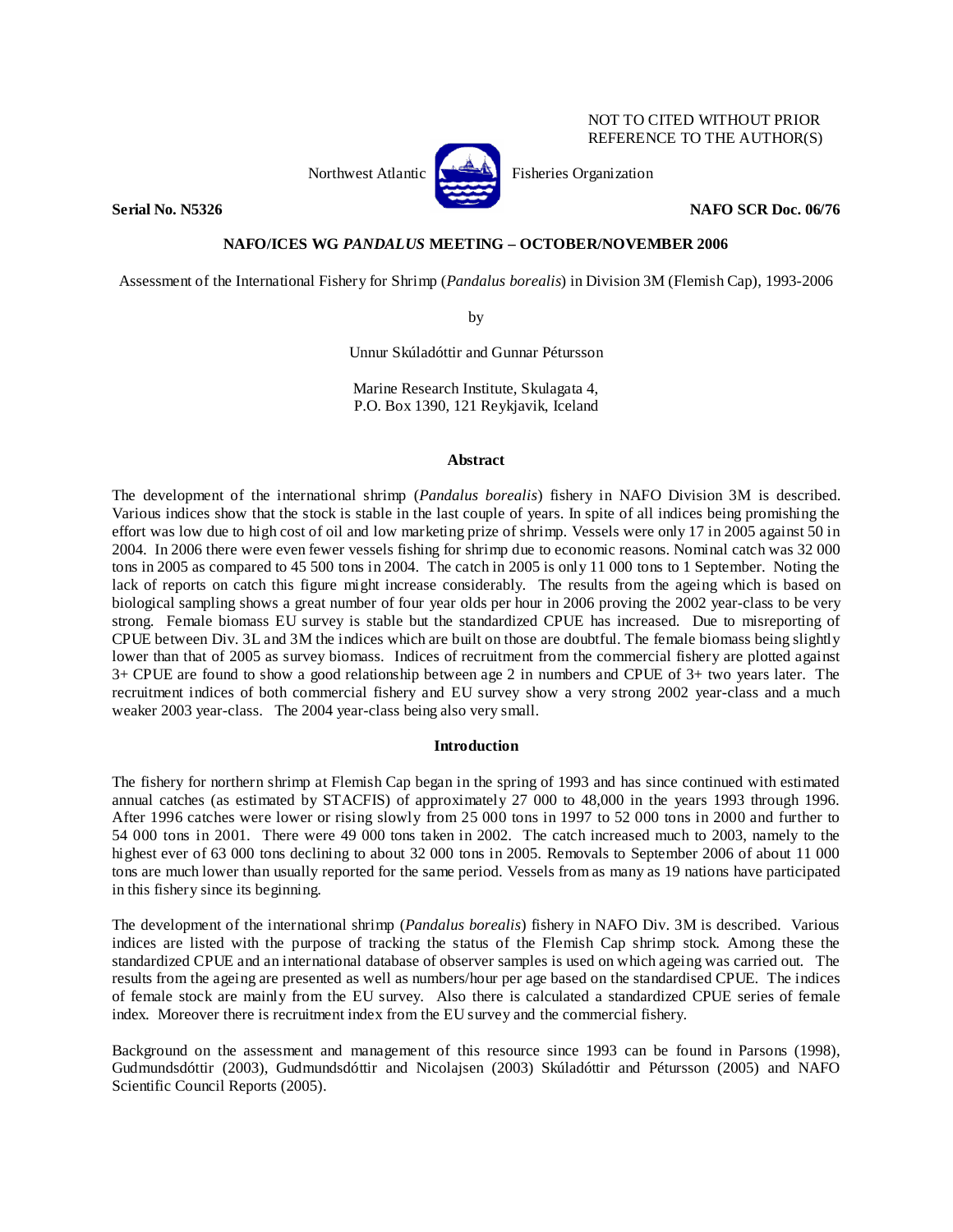# **Materials and Methods**

### *Standardization of CPUE*

A standardized dataset, consisting of data from Canada, Faroe Islands, Greenland, Iceland, Norway, Russia and Estonia from 1993 to 2006 exists. Data were selected from the standardized datafile where catch >0 kg and/or effort >10 hours. Like in 2003 and 2004 the Norwegian data before 1999 were not used as it was not possible to split the logbook data into single, double or triple trawls before 1999. As area is not defined in the Norwegian data and it has been noticed that area is not important to the regression (Gudmundsdottir, 2003) area is not used in the regression. CPUE is modelled against year, vessel, month and gear, by using the generalized Linear Model function glm in Splus (version 6) where the modelled CPUE is log-linked. Effort is used as the weighting factor. The model is standardized to data from 1993, June, single trawl and Icelandic data.

### *Samples*

Shrimp were separated into 3 categories namely, males, primiparous females (including transitionals) and multiparous females according to the sternal spine criterion (McCrary. 1971), oblique carapace lengths were measured using sliding calipers and grouped into 0.5 mm length-classes. These data form the International shrimp aging database as recommended Appendix II of the 1999 NAFO Scientific Council meeting on shrimp (NAFO, 2003). Modal analysis (MacDonald and Pitcher, 1979) was conducted on an individual month by month basis using each nation's catch, for weighting. This analysis provided the mean lengths and proportions at age and sex per month. The mean lengths were converted to mean weights using length weight relationships for the appropriate months to calculate the number caught (Skuladottir, 1997). An average length at age was calculated for the whole period, weighted by number caught each month and by nation. The mean lengths were then converted to weights using the length weight relationship for April-June. This was said to be the average weight for that particular year at age and sex.

Since the Canadian data (Parsons and Veitch, 1996) were only available as annual results for the years 1993-1995, the following two equations were used for this period:

| For males and primiparous females for April and all year around : | $\ln y = 3.037$ *ln x - 7.549 |
|-------------------------------------------------------------------|-------------------------------|
| For multiparous females in April-June:                            | $\ln y = 2.778$ *ln x - 6.689 |

Analyses for 1996 - 2001 also made use of the following:

| For multiparous females July:       | $\ln y = 2.921$ *ln x - 7.144  |
|-------------------------------------|--------------------------------|
| For multiparous females August:     | $\ln y = 3.111* \ln x - 7.689$ |
| For multiparous females Sept-March: | $\ln y = 2.929* \ln x - 7.085$ |

### **Catch**

The catch is shown by months in Tables 1 to 3 as reported to NAFO as preliminary figures. The total catch per year is listed by nations in Table 4. The catch is mostly as it is reported to NAFO either annually as STATLANT A reports or provisionally in monthly reports where STALANT A was missing. But in some cases information is obtained from the fishery biologists of the individual countries (see footnotes under Table 4). As the flag nations of EU do not report provisionally on shrimp catch on Flemish Cap in 2006, the small catch of 11 000 tons to 1 September is underestimated compared to the years prior to 2005. The total catch was now found to be almost 32 000 tons in 2005 as compared to the 9 000 tons reported to 1 September in 2005. The total catch of shrimp has decreased steadily since 2003 due to economic reasons. The total catch per year is shown in Fig. 1.

### **CPUE Model**

A summary table was made from the data, shown in Table 5. Table 6 shows the no. of data records used in the model by year and country. Whether the data had constant variance was tested by plotting standard errors versus mean CPUE (Smith and Showell, 1996) and fitting a line through the points (Fig. 2). Since the coefficients of variance were constant (Table 7) a gamma distribution can be used, so the family parameter in glm was set as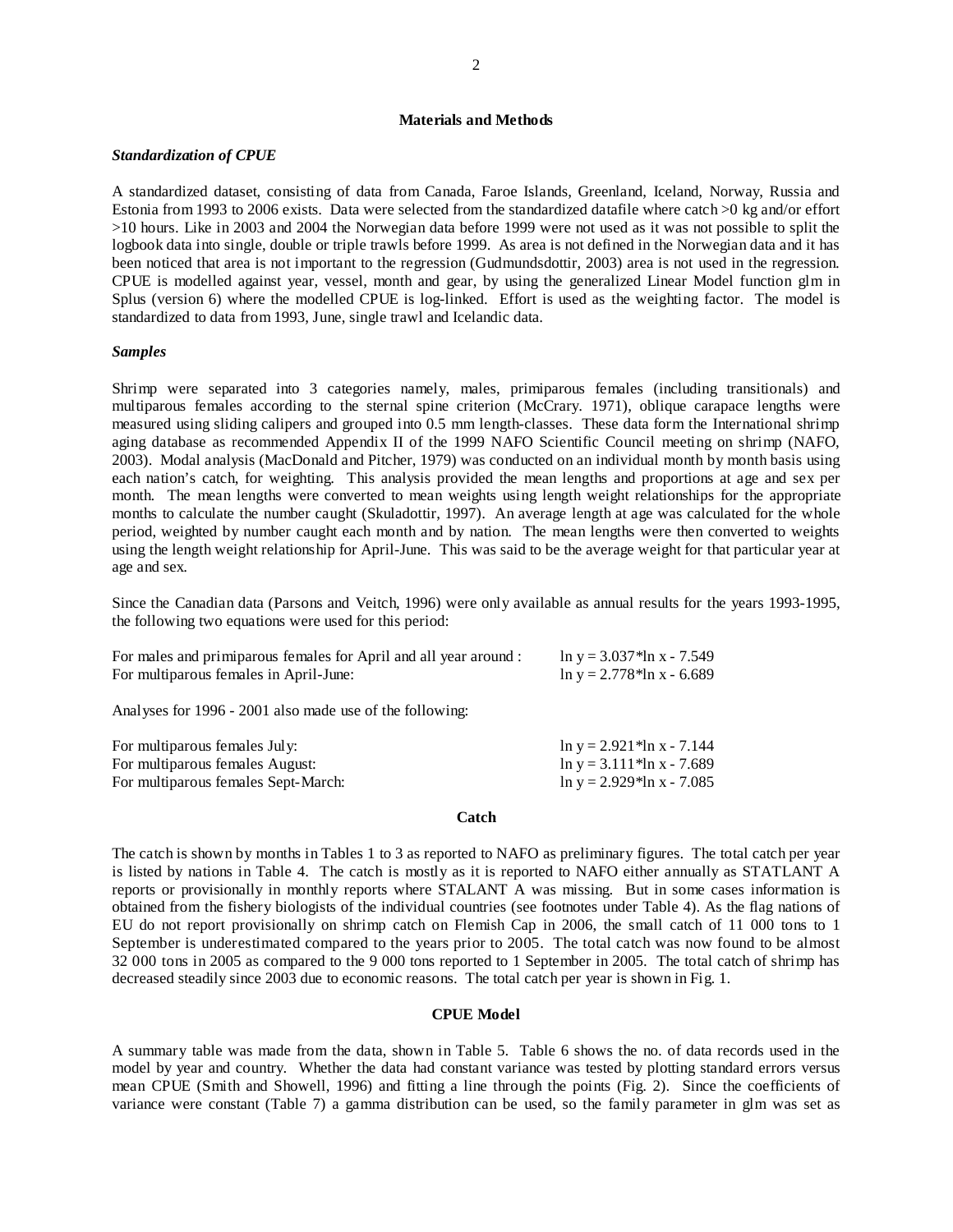Gamma. The model was run and the diagnostic plots inspected. Outliers were observed so it was decided to exclude data with the deviance >=10 and the model was fitted again. Some results from the model fit are shown in Table 8. Standard Splus diagnostic plots for the fit are shown in Fig. 3. From the deviance residuals plots it can be seen that the right link function as well as the assumed variance function has been chosen. In spite of the right tail being broad the model is considered appropriate. The resulting index is shown in Table 9 and Fig. 4. The index declined from 1993 to 1994 and was at low levels until 1997. From 1998 it gradually increased to 2005. Index values of all years were significantly different  $(P < 0.05)$  from zero. Data for year 2006 were very scanty as there was only 1 country that turned in CPUE reports for the year. Recent news about misreporting of shrimp catch between Div. 3L and 3M as indicated by Canadian surveillance render the CPUE results useless for the last couple of years.

### **Catch Rates**

Catch rate is shown in Fig. 5. The catch rate was high in the years 1994-1997 when biomass was generally lower. In the years 1998-2005 catch rate has been rather stable at a lower niveau.

### **Recruitment**

The Faroese survey provided two recruitment indices in the years 1996-2003 (Nicolajsen and Brynjólfsson, 2003). The abundance of two year olds obtained in the main trawl in the Faroese survey was observed for 7 years (Nicolajsen, 2003). The Faroese survey has not been carried out since 2003. The juvenile shrimp bag was introduced in the EU survey in 2001. A series of 2 year olds in the EU survey is presented (Table 11, Fig. 6) (Casas *et. al.*, 2006). The series is shown since 1996 for the main gear and since 2001 for the juvenile bag. The first years showed very small numbers of age 2 but by 2002 there were more age 2 appearing in the main gear. Since 2003 when automatic winces were introduced in the EU bottom trawl survey, the gear was considered to catch much more young shrimp than before. The number of age 2 of the EU survey were regressed against 3+ biomass (Table 11). There was never any fit whether it was lagged by 1, 2 or 3 years. A series of 2 year olds (numbers/hour) in the commercial fishery are listed in Table 10. These have been plotted against the standardized CPUE of  $3 + \text{years}$ (Table 10). By lagging 1, 2 or 3 years, respectively, the best fit was between no. of age 2 and 3+ two years later where  $R^2 = 0.89$  (Fig. 7). There is also some fit when lagged by 3 years (Fig. 8) but not so good. The 2000 yearclass appeared to be small in the juvenile bag and has turned out to be rather low in numbers in both 2003 and 2004. The 2001 year-class appears above average in the EU survey main gear and also in the commercial fishery, but hardly seen in the juvenile bag. The 2002 year-class, 2 year old in 2004 is the biggest seen in all gears and was also very conspicuous as seen in deviations and length frequencies as 3 year olds in 2005 and as 4 year olds in 2006 (Skúladóttir, 2006). The following year-classes 2003 and 2004 seem very poor (Fig. 6).

#### **Female Biomass**

The biomass indices have been corrected in the years 1988 to 2002 adjusting for the more efficient research vessel taken into use in 2003 (Casas *et al*., 2004).

The spawning stock (female biomass) as determined from the EU survey biomass index increased rapidly during the years prior to the fishery, from 1989 and 1990 to 1992. This may have been due to a gradual increase in stock size after the cod biomass declined in the area. But this was also a reflection of the very strong 1987 year-class, most of which were female during 1992. The index showed a decrease from 1994 through to 1997 then an increase during 1998. The SSB of EU survey has fluctuated since 1998 to 2006 (Table 12, Fig. 9) (Casas *et. al.*, 2006).

The female biomass from the Faroese survey indices have shown much the same trend as the EU although not fluctuating as much (Nicolajsen, 2003).

A spawning stock biomass (SSB) index was calculated as kg/hr of primiparous (including transitionals) plus multiparous females from the international observer data base and the standardized CPUE model. The data are provided in Table 12 and Fig. 10. Once again, each index was standardized to the mean of the series. The SSB from EU surveys appears to be stable with fluctuations since 1998. The standardized SSB CPUE appears to be higher in 2005 and 2006 than ever before. As said before the CPUE in 2006 is based on scanty data so the biomass can be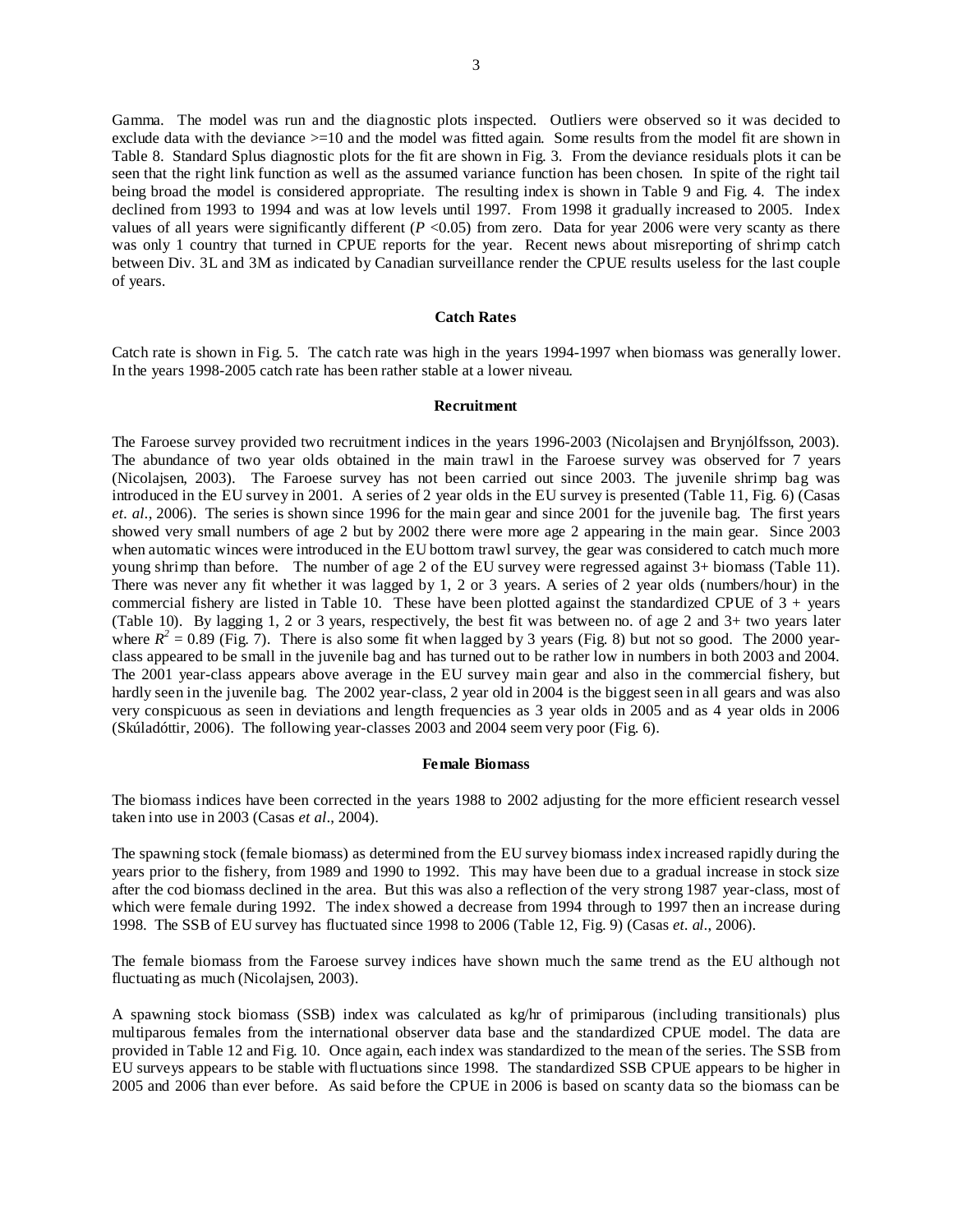overestimated as seen in the wide confidence limits in this year (Fig. 4). On top of that there is the misreporting between 3L and 3M that makes the CPUE from commercial fishery useless as an indicator.

#### **Age Assessments**

Age analysis was carried out on biological samples obtained from a few nations in the past years. Table 13 provides results of the age analyses (length- and weight-at-age and sex are listed). This analysis allows the calculation of the number per hour caught and number caught per year (based on nominal catch and the CPUE model) by age group. It should be noted that there are difficulties in the aging, once shrimp reach carapace lengths of  $>24$  mm. For this reason, it is likely that 6 and 7 year olds are badly defined. As the modal analysis is quite flexible in fixing age groups the deviation method was used as a guide (Skúladóttir, 2005) and sometimes the number of male age-classes were found to be three instead of four if that was used as a basis or *vice versa*. The columns of Table 13 containing kg/hr and no/hour were not found to be reliable in the last couple of years.

In Table 14 the calculated mean lengths are listed. The weights-at-age (Table 15) are calculated from the length weight relationship for each month. A new overall weight at age and sex for the months January to September was calculated by weighting by total catch of each nation in each month. In Table 16 are listed numbers of shrimp caught. Again the mean weight-at-age and sex group are calculated for the period January through September and the proportions are applied to the nominal catch every year to get the total number of shrimp caught every year.

Table 17 lists the number per hour caught in the commercial fishery. This is also calculated from Table 13 by first calculating proportions of standardized kg/hour for each age- and sex-class. The female part of the standardized CPUE is that of transitionals, primiparous and multiparous females combined. The female CPUE is presented in Fig. 10. The prominent 1993 year-class was the 1993 year-class, was strong in 1995 and 1996, but later the yearclass appears to have decreased in strength resulting in fewer 4 and 5 year olds than might be expected. The 1996 year-class was considered mediocre during 1998, but appeared stronger during 1999-2001. It is important to note that the 1998 year-class is by far the weakest in the series in the commercial fishery. The 1999 year-class appears e.g. to be very strong in the commercial samples in years 2003 and 2004, but in 2005 the numbers are less than expected and could be underestimated at the same time as the 2000 year-class may be overestimated due to the combination with the 1999 year-class. The 2001 and 2002 year-classes, especially the latter appear to be above average in the 2005 and 2006 fishery. In fact the 2002 year-class appears to be the strongest ever in the Flemish stock population as shown by no. per hour in 2006 (Table 17).

The samples were scrutinized and compared to the samples of 3L sent by Iceland. These were found to be completely different. So the Flemish Cap samples were considered taken in Flemish Cap area. However table 17 was not relyable for the last couple of years on account of the wrong CPUE due to misreporting.

Finally there is a Table 18 of age groups to show when shrimp change sex from male to female. Shrimp appear to be changing sex about 40% of them as 4 year olds in most years and the rest of an age-class then changes sex as 5 year olds. Exceptions from this are found in 1993 and 1994 when all shrimp seemed to change sex at age 5. In 1995 and 1996 shrimp seem to be changing sex a year earlier. In 2001 and 2004 very few shrimp change sex till they are 5 year olds. In 2005 65% seem to have changed sex by the age 4 and the rest change sex as five year olds, whereas only 18% of the four year olds have changed sex in 2006. The rest will probably all change sex as five year olds. As there are no samples after March in 2006 and many shrimp change sex after that month in a given year, the results of only 18% of four year olds changing sex are considered an underestimate.

#### **Summary**

Catches of shrimp on the Flemish Cap have been maintained at a high level averaging for the last 7 years. The CPUE model indicated that there was a general decline between 1993 and 1996. Then beginning in 1997, catch rates began to increase. The spawning stock biomass also decreased between 1993 and 1994. The SSB of the EU survey increased from 1997 to 1998 and stayed stable thereafter. The female CPUE index increased to 2005 but that is uncertain due to misreporting of catch per hour. The 2001 year-class appears above average and the 2002 yearclass appears to be extremely strong. These are supposed to maintain the stock in 2007 and also to some degree in 2008. The 2003 year-class appears to be weak. The same appears to be the case with the 2004 year-class.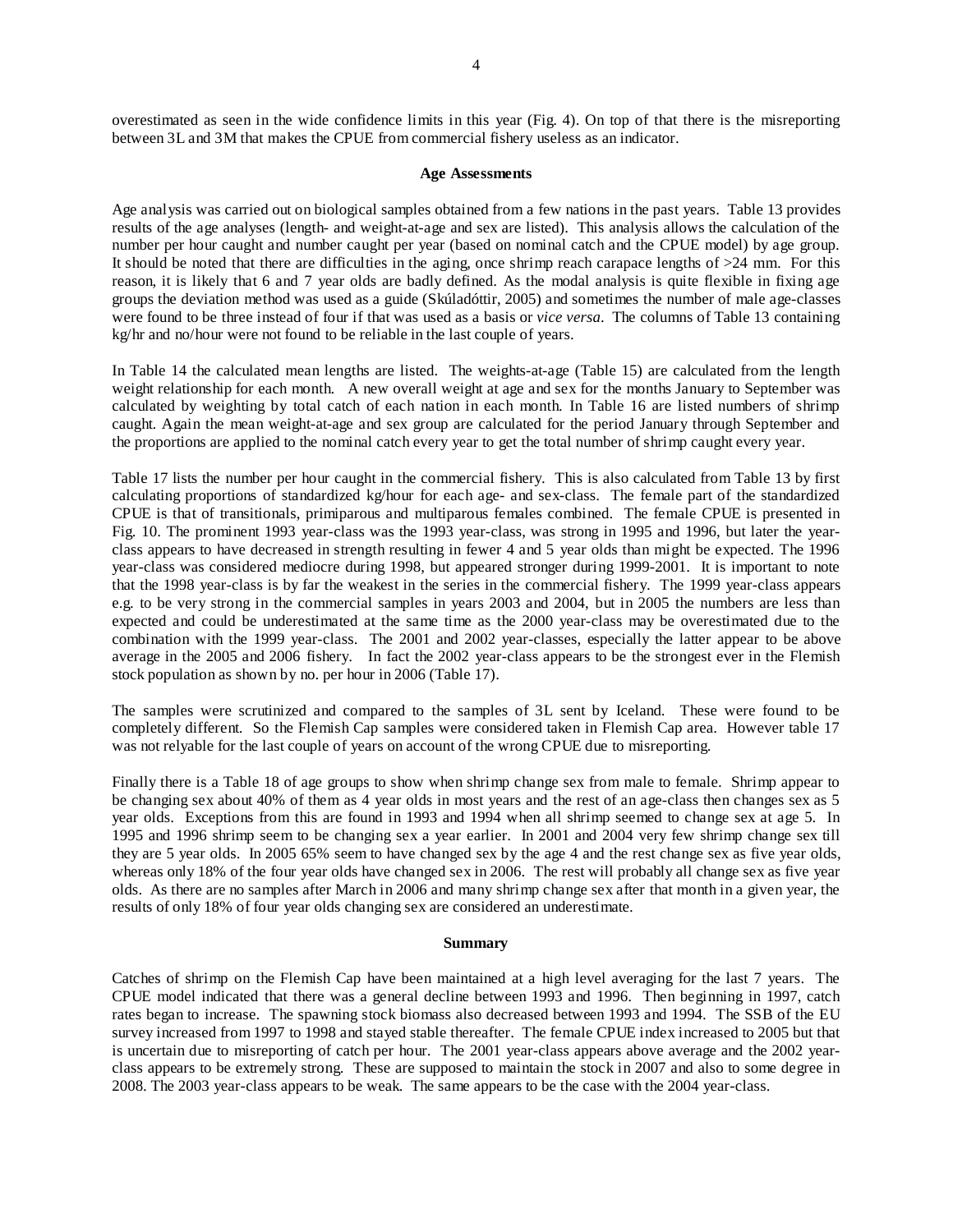#### **Acknowledgement**

Appreciation is expressed to those who provided data for inclusion in this paper in advance of the 2006 October/November meeting.

#### **References**

- Casas J. M., J. L. Del Rio, and D. Gonzales Troncoso. 2004. Northern shrimp (*Pandalus borealis*) on Flemish Cap surveys 2003 and 2004. *NAFO SCR Doc*., No. 77, Serial No. N5047, 24 p.
- Casas J. M. 2006. Northern shrimp (*Pandalus borealis*) on Flemish Cap surveys 2006. *NAFO SCR Doc*., No. 66, Serial No. N5316, 24 p.
- Gudmundsdóttir, Á. 2003. A short note on modelling in S-plus the standardized CPUE for northern shrimp (*Pandalus borealis*) in Division 3M. *NAFO SCR Doc.*, No. 89, Serial No. N4931, 5 p.
- Gudmundsdóttir, Á., and A. Nicolajsen. 2003. Standardized CPUE indices for shrimp (*Pandalus borealis*) in Division 3M (Flemish Cap) 1993-2003. *NAFO SCR Doc*., No. 90, Serial No. N4932, 8 p.
- NAFO. 2005. Scientific Council Reports, 2003.
- NAFO. 2005. Scientific Council Reports, 2005.
- Nicolajsen, A. 2003. Biomass estimate, growth, length and age distribution of the northern shrimp (Pandalus borealis) stock on Flemish Cap (NAFO Division 3M), in June 2003. *NAFO SCR Doc*., No. 87, Serial No. N4929, 12 p.
- Nicolajsen, A., and S. Brynjólfsson. 2003. Young northern shrimp (Pandalus borealis) index for Flemish Cap (Division 3M), 2003. *NAFO SCR Doc*., No. 66, Serial No. N4893, 4 p.
- McCrary, J. A. 1971. Sternal spines as a characteristic for differentiating between females of some Pandalidae. *J. Fish. Res. Board Can*., **28**: 98-100.
- MacDonald P. D. M., and T. J. Pitcher. 1979. Age groups from size-frequency data: A versatile and efficient method of analysing distribution mixtures. *J. Fish. Res. Board Can.*, **36**: 987-1011.
- Parsons, D. G. 1996.Report of the *Ad Hoc* working group on shrimp (*Pandalus borealis*) Division 3M. *NAFO SCS Doc*., No. 19, Serial No. N2817, 7 p.
- Skúladóttir, U. 1997. The Icelandic shrimp fishery (*Pandalus borealis* Kr.) at Flemish Cap in 1993-1997. *NAFO SCR Doc*., No. 85, Serial No. N2931, 30 p.
- Skúladóttir, U. 2006. The Icelandic shrimp fishery (*Pandalus borealis* Kr.) at Flemish Cap in 1993-2006. *NAFO SCR Doc*., No. 74, Serial No. N5324, 22 p.
- Skúladóttir, U., and G. Pétursson. 2005 . Assessment of the international fishery for shrimp (Pandalus borealis Kr.) in division 3M (Flemish Cap), 1993- 2005. NAFO SCR Doc. 05/89, Serial No. N5194: 21 p.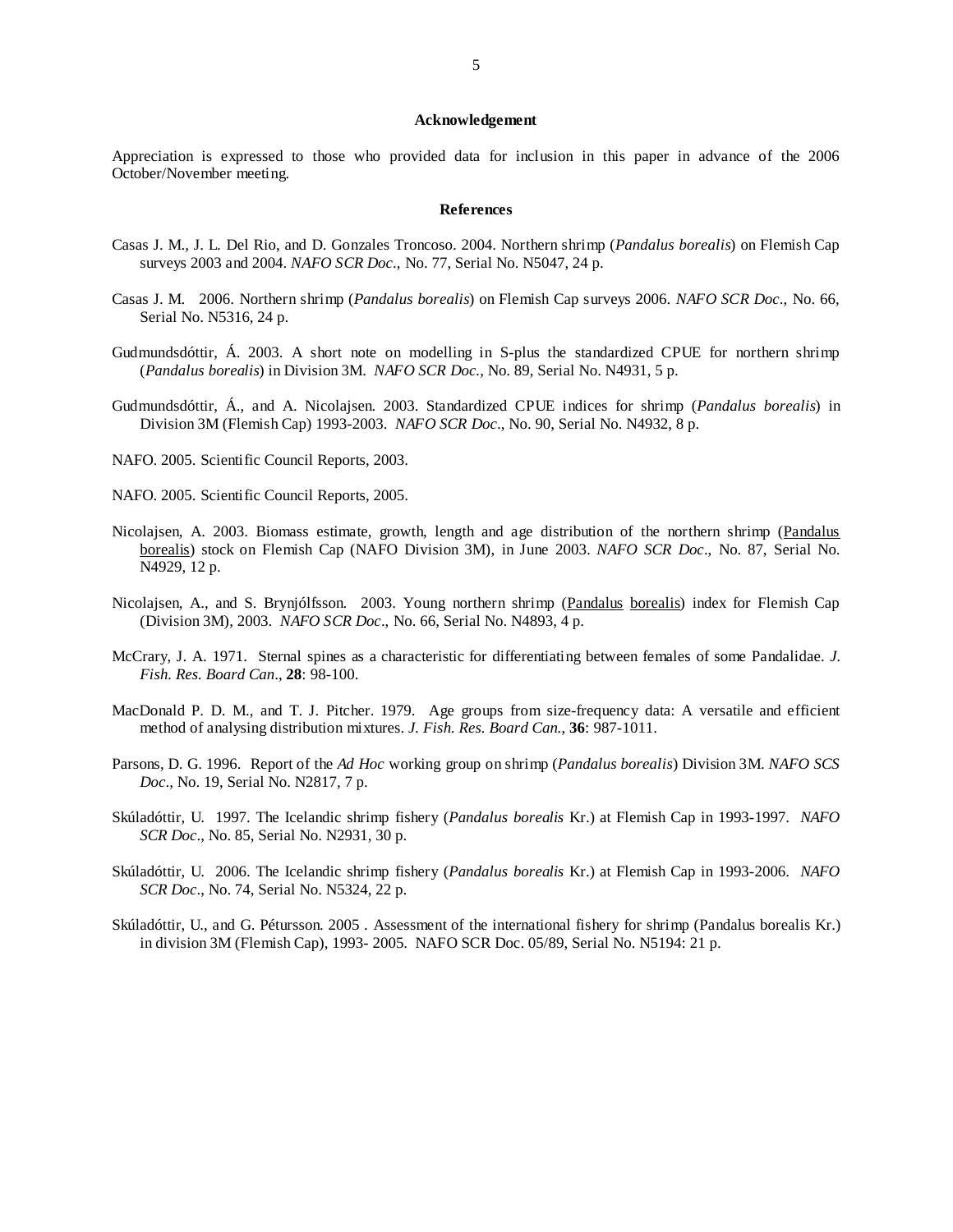Table 1. Catch (tons) by nations and months as reported provisionally to NAFO in year 2004.

| Nation                         | Jan             | Feb            | Mar  | Apr  | Mav  | Jun  | Jul  | Aug  | Sep  | Oct  | Nov  | Dec  | Total        | Year to |
|--------------------------------|-----------------|----------------|------|------|------|------|------|------|------|------|------|------|--------------|---------|
|                                |                 |                |      |      |      |      |      |      |      |      |      |      |              | date    |
| Canada                         |                 |                |      |      |      |      |      |      |      |      |      |      | 01           |         |
| Cuba                           | 95              | $\overline{2}$ | 178  | 218  | 241  |      |      |      |      |      |      |      | 734          | 969     |
| Estonia                        | 50 <sub>1</sub> | 829            | 510  | 971  |      |      | 1214 | 1063 | 1318 | 1684 | 1571 | 1436 | 10646        | 13455   |
| EU/Denmark                     |                 |                |      |      |      |      |      |      |      |      |      |      |              |         |
| EU/Portugal                    |                 |                |      |      |      |      |      |      |      |      |      |      | O            |         |
| EU/Spain                       |                 |                |      | 22   | 528  | 570  |      | 222  | 233  | 249  | 265  | 47   | 2136         | 2724    |
| Faroe Is.                      | 26              |                | 60   | 227  | 434  | 564  | 455  | 491  | 324  | 369  | 654  | 449  | 4053         | 4932    |
| France St. Pierre an Michelong |                 |                |      |      |      |      |      |      | 72   | 188  | 135  | 28   | 423          | 423     |
| Greenland                      |                 |                |      |      |      |      |      |      |      |      |      |      |              |         |
| Honduras                       |                 |                |      |      |      |      |      |      |      |      |      |      | $\mathbf{0}$ |         |
| Iceland                        |                 | 272            | 290  | 360  |      | 356  | 476  | 456  | 284  | 296  | 403  | 326  | 3519         | 3519    |
| Japan                          |                 |                |      |      |      |      |      |      |      |      |      |      | <sup>0</sup> |         |
| Latvia                         |                 |                | 305  | 240  | 267  | 154  | 73   | 444  | 398  |      |      |      | 1881         | 2332    |
| Lithuania                      | 203             | 529            | 410  | 443  | 576  | 790  | 604  | 462  | 538  | 247  |      |      | 4599         | 4802    |
| Norway                         |                 | 579            |      |      | 369  | 447  |      | 2319 | 1591 | 1553 | 1493 | 522  | 8873         | 10743   |
| Poland                         |                 | 93             | 242  | 62   |      |      |      |      |      | 173  | 204  | 352  | 1126         | 1124    |
| Portugal                       |                 |                |      |      |      |      |      |      |      |      |      |      | O            |         |
| Russia                         |                 |                |      |      |      |      |      |      |      | 288  | 252  | 114  | 654          | 654     |
| Ukraina                        |                 |                |      |      |      | 147  | 132  | 35   |      |      |      |      | 314          | 314     |
| <b>USA</b>                     |                 |                | 153  | 180  |      |      | 287  | 32   |      |      |      |      | 652          | 952     |
| Total                          | 374I            | 2304           | 2148 | 2723 | 2415 | 3028 | 3241 | 5524 | 4758 |      |      |      | 39610        | 46943   |

Table 2. Catch (tons) by nations and months as reported provisionally to NAFO in year 2005.

| Nation                         | Jan | Feb | Mar  | Apr  | Mav  | Jun | Jul | Aug | Sep | Oct | Nov | Dec | Total        | Year to |
|--------------------------------|-----|-----|------|------|------|-----|-----|-----|-----|-----|-----|-----|--------------|---------|
|                                |     |     |      |      |      |     |     |     |     |     |     |     |              | date    |
| Canada                         |     |     |      |      |      |     |     |     |     | 188 | 188 |     | 376          | 188     |
| Cuba                           | 150 | 174 | 186  | 321  |      |     |     |     |     |     |     |     | 831          | 1043    |
| ΓΕυ                            |     | 126 | 124  | 130  | 136  | 9   | 282 | 169 |     |     |     | 65  | 1041         | 1724    |
| EU/Estonia                     |     |     |      |      |      |     |     |     |     |     |     |     | 0            |         |
| EU/Latvia                      |     |     |      |      |      |     |     |     |     |     |     |     | $\mathbf{0}$ |         |
| EU/Lithuania                   |     |     |      |      |      |     |     |     |     |     |     |     | O            |         |
| EU/Poland                      |     |     |      |      |      |     |     |     |     |     |     |     | 0            |         |
| EU/Portugal                    |     |     |      |      |      |     |     |     |     |     |     |     | 0l           |         |
| EU/Spain                       |     |     |      |      |      |     |     |     |     |     |     |     | $\bf{0}$     |         |
| Faroe Is.                      | 242 | 147 | 173  | 347  | 302  | 343 | 143 | 178 | 22  |     | ĥ   | 160 | 2063         | 2341    |
| France St. Pierre an Michelong |     |     |      |      |      |     | 126 | 174 | 154 |     |     | 32  | 486          | 487     |
| Greenland                      |     |     |      |      |      |     |     |     |     |     |     |     | 0            |         |
| Honduras                       |     |     |      |      |      |     |     |     |     |     |     |     | 0l           |         |
| Iceland                        |     |     | 311  | 394  | 456  | 468 | 443 | 469 | 422 | 295 | 381 | 434 | 4073         | 4073    |
| Japan                          |     |     |      |      |      |     |     |     |     |     |     |     |              |         |
| Norway                         |     |     |      |      |      |     |     |     |     |     |     |     |              | 184     |
| Russia                         |     |     | 21   | 41   | 212  | 13  |     |     |     |     |     |     | 268          | 268     |
| Ukraina                        |     |     |      |      |      |     |     |     |     |     |     |     | $\Omega$     |         |
| <b>USA</b>                     |     | 57  | 363  | 297  |      |     |     |     |     |     |     |     | 717          | 1188    |
| <b>Total</b>                   | 392 | 504 | 1159 | 1530 | 1106 | 833 | 994 | 990 | 598 | 483 | 575 | 691 | 9855         | 11496   |

Table 3. Catch (tons) by nations and months as reported provisionally to NAFO in year 2006 by countries other than EU which does not report on catch.

| Nation                         | Jan | Feb | Mar | Apr | May | Jun  | Jul | Aug | Sep | Oct | Nov | Dec | Total        | Year to |
|--------------------------------|-----|-----|-----|-----|-----|------|-----|-----|-----|-----|-----|-----|--------------|---------|
|                                |     |     |     |     |     |      |     |     |     |     |     |     |              | date    |
| Canada                         |     |     |     |     |     |      |     |     |     |     |     |     | 0            |         |
| Cuba                           |     |     |     |     |     |      |     |     |     |     |     |     | 0            |         |
| <b>EU</b>                      |     |     |     |     |     |      |     |     |     |     |     |     | $\bf{0}$     |         |
| EU/Estonia                     |     |     |     |     |     |      |     |     |     |     |     |     | $\mathbf 0$  |         |
| EU/Latvia                      |     |     |     |     |     |      |     |     |     |     |     |     | $\mathbf{0}$ |         |
| EU/Lithuania                   |     |     |     |     |     |      |     |     |     |     |     |     | $\mathbf 0$  |         |
| EU/Poland                      |     |     |     |     |     |      |     |     |     |     |     |     | $\mathbf{0}$ |         |
| EU/Portugal                    |     |     |     |     |     |      |     |     |     |     |     |     | $\bf{0}$     |         |
| EU/Spain                       |     |     |     |     |     |      |     |     |     |     |     |     | $\bf{0}$     |         |
| Faroe Is.                      | 45  | 184 | 110 | 37  |     | 120  | 110 |     |     |     |     |     | 606          | 606     |
| France St. Pierre an Michelong |     |     |     |     |     |      |     |     |     |     |     |     | $\bf{0}$     |         |
| Greenland                      |     |     |     |     |     | 596  | 97  |     |     |     |     |     | 693          | 754     |
| Honduras                       |     |     |     |     |     |      |     |     |     |     |     |     | $\bf{0}$     |         |
| Iceland                        |     | 389 | 360 | 545 | 388 | 417  |     |     |     |     |     |     | 2099         | 2099    |
| Japan                          |     |     |     |     |     |      |     |     |     |     |     |     | $\bf{0}$     |         |
| Norway                         |     |     |     |     |     |      |     |     |     |     |     |     | $\bf{0}$     |         |
| Russia                         |     |     |     |     | 46  |      |     |     |     |     |     |     | 46           | 46      |
| Ukraina                        |     |     |     |     | 32  | 2    | 175 | 68  |     |     |     |     | 277          | 277     |
| <b>USA</b>                     |     |     |     |     |     |      |     |     |     |     |     |     | 0            |         |
| <b>Total</b>                   | 45  | 573 | 470 | 582 | 466 | 1135 | 382 | 68  | O   | O   | ŋ   | 0   | 3721         | 3782    |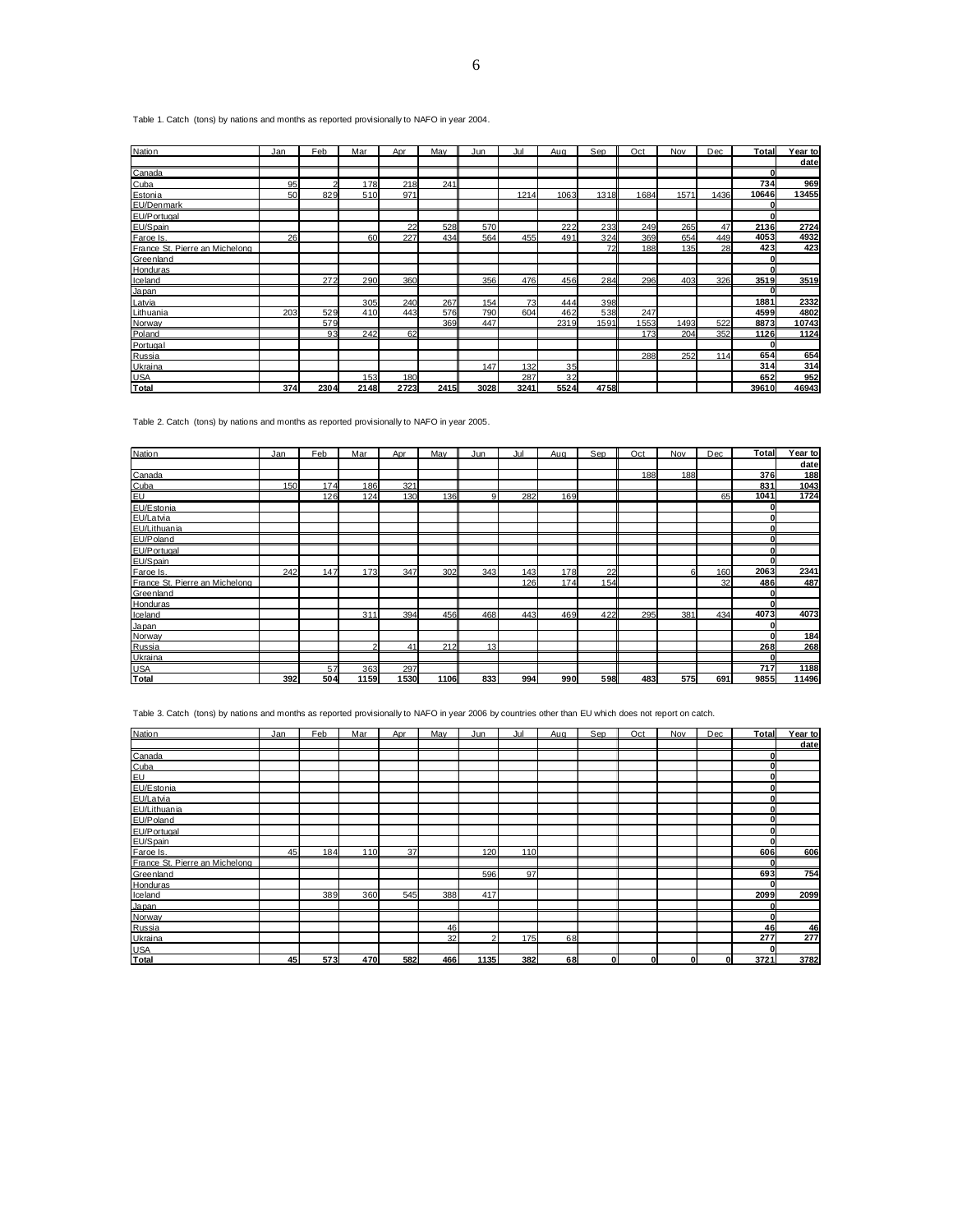### Table 4. Shrimp in 3M. Catch (tons) by nations as estimated by STACFIS.

| <b>Nation</b>                | 1993  | 1994  | 1995       | 1996  | 1997     | 1998  | 1999  | 2000                  | 2001      | 2002            | 2003          | 2004            | <b>2005</b>     | 2006*   |
|------------------------------|-------|-------|------------|-------|----------|-------|-------|-----------------------|-----------|-----------------|---------------|-----------------|-----------------|---------|
| Canada                       | 3724  | 1041  | 970        | 906   | 807      | 484   | 490   | 618<br>$\mathfrak{p}$ | 295       | 216             |               |                 |                 |         |
| Cuba                         |       |       |            |       |          |       | 119   | 46                    |           |                 |               |                 |                 |         |
| Estonia                      |       | 1081  | 2092       | 1900  | 3240     | 5694  | 10835 | 213256                | 9851      | 2<br>14215      | 12851         | 13443           | 217525          | 26801   |
| EU/Denmark                   | 800   | 400   | <b>200</b> |       |          | 437   | 235   |                       | 93        | 359             |               |                 |                 |         |
| EU/Portugal                  | 300   |       | 150        |       | 170      | 203   | 227   | 289                   | 420       | 16 <sup>1</sup> |               | 50 <sup>1</sup> |                 |         |
| EU/Spain                     | 240   | 300   | 158        | 50    | 421      | 913   | 1019  | 2<br>1388             | 855       | 674             | 857           | $2$ 2724        | 2<br><b>725</b> |         |
| <b>EU/United Kinadom</b>     |       |       |            |       |          |       |       |                       |           |                 | 547           |                 |                 |         |
| Faroe Is.                    | 7333  | 6791  | 5993       | 8688  | 7410     | 9368  | 9199  | 2 7719                | 10228     | 8516            | 2676          | 4952            | 42341           | 606     |
| Greenland                    | 3788  | 2275  | 2400       | 1107  | 105      | 853   | 576   | 11734                 |           | 2 684           | 11181         |                 | 4<br>10         | 4 754   |
| Honduras                     | 1265  |       |            |       |          |       |       |                       |           |                 |               |                 |                 |         |
| <b>Iceland</b>               | 2243  | 2300  | 7623       | 20681 | 6381     | 6572  | 9277  | 2 8912                | 2<br>5265 | 25741           | 24715         | 2<br>3567       | 4014            | 2099    |
| Japan                        |       |       |            |       |          |       |       |                       | 130       | 100             | 117           |                 |                 |         |
| Latvia                       |       | 300   | <b>350</b> | 1940  | 997      | 1191  | 3080  | 3105                  | 2961      | 1892            | 3533          | 3059            | 12212           |         |
| Lithuania                    |       | 1225  | 675        | 2900  | 1785     | 3106  | 3370  | 3529                  | 2701      | 3321            | 3744          | 4802            | 3652            |         |
| Norway                       | 7183  | 8461  | 9533       | 5683  | 1831     | 1339  | 2975  | 2669                  | 2 1329    | 11833           | 22765         | 10819           | 4 184           |         |
| Poland                       |       |       |            |       | 2<br>824 | 148   | 894   | 2 1692                | 209       |                 |               | 1158            | 2 4 4 4         |         |
| Russia                       |       | 350   | 3327       | 4445  | 1090     |       | 1142  | 2 7078                | 5687      | 1176            | $\mathcal{R}$ | 654             | 268             | 4<br>46 |
| Fr. St. Pierre and Michelong |       | 75    |            |       | 150      |       |       |                       | 337       | 161             |               |                 | $^{4}$ 487      |         |
| Ukraina                      |       |       |            |       |          |       |       |                       | 348       |                 | 237           | 315             |                 | 2 2 7 9 |
| <b>USA</b>                   |       |       |            |       |          |       |       | 629                   |           |                 |               |                 |                 |         |
| Total                        | 26876 | 24599 | 33471      | 48300 | 25211    | 30308 | 43438 | 52664                 | 52671     | 48704           | 63226         | 45543           | 31862           | 10585   |

1 NAFO Statlant 21 A 2 From the fisheries biologist of respective countries 3 Assessed by Stacfis 4 Reported to NAFO provisionally

\* Provisional to 1 September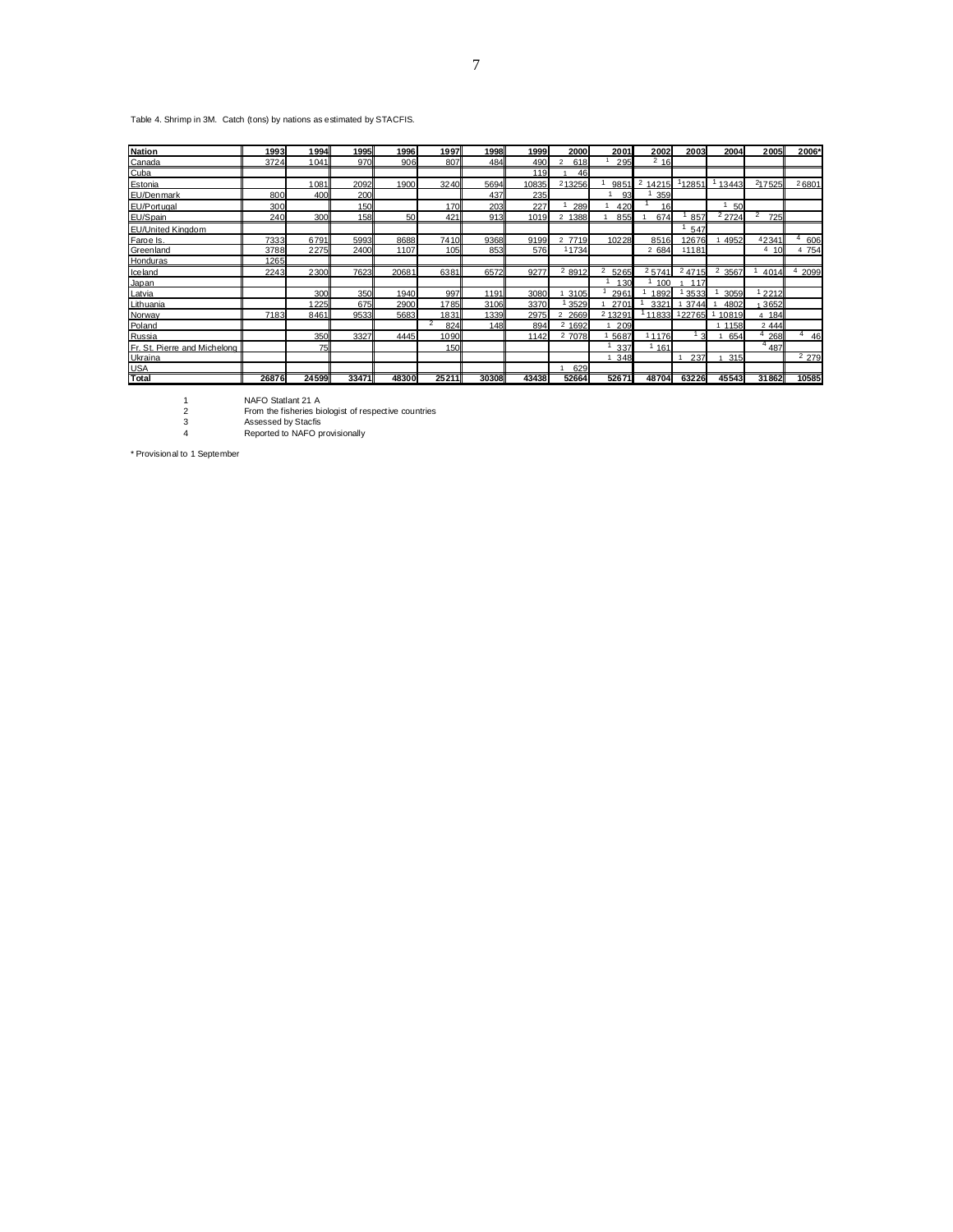|           | year no. of obs.<br>1 1993<br>2 1994<br>3 1995<br>4 1996<br>5 1997 |  | 170<br>130<br>362<br>863 | Mean cpue Std. dev.<br>386.2746 147.7421<br>246.4198 126.2234<br>276.7768 141.3902<br>229.4332 116.9914<br>284.8268 99.6234 |                               | Minimu<br>92.81818<br>10.37500<br>38.14345<br>45.23596                                    | Maximum<br>894.5000<br>720.8765<br>1181.9231<br>847.5866 |
|-----------|--------------------------------------------------------------------|--|--------------------------|-----------------------------------------------------------------------------------------------------------------------------|-------------------------------|-------------------------------------------------------------------------------------------|----------------------------------------------------------|
|           | 6 1998<br>7 1999<br>8 2000                                         |  | 365<br>316<br>346        | 377.0577 147.2426<br>383.0740 149.0381<br>447.8508 162.1424                                                                 |                               | 44.30877<br>34.38776<br>35.25763<br>47.95910                                              | 602.2971<br>1315.7314<br>851.3818<br>1185.8592           |
| 1 O<br>11 | 9 2001<br>2002<br>2003                                             |  | 316<br>274<br>172<br>235 | 413.7121 141.1518<br>605.7619                                                                                               | 503.3756 165.2182<br>235.1533 | 59.23077<br>123.88060<br>128.81818                                                        | 976.8994<br>944.8406<br>1370.6957                        |
|           | 12 2004<br>13 2005<br>14 2006                                      |  | 166<br>107<br>14         |                                                                                                                             |                               | 577.1031 221.6816 226.93333<br>605.0041 206.8540 65.06024<br>1143.8720 417.1038 552.74983 | 1424.7738<br>1675.0165<br>1705.4350                      |

Table 6. Number of data records which are used in the final model fit by year and country.

|      | T C.F. | CAN | FRO | GRL | NOR | <b>RUS</b> | EST              |
|------|--------|-----|-----|-----|-----|------------|------------------|
| 1993 | 41     | 54  | O   | 75  | O   | 0          | U                |
| 1994 | 47     | 38  | U   | 44  | Ω   | Ω          | $\left( \right)$ |
| 1995 | 171    | 51  | 84  | 37  | O   | 13         | U                |
| 1996 | 469    | 27  | 235 | 30  | O   | 101        | ∩                |
| 1997 | 152    | 17  | 169 | 7   | O   | 9          | ∩                |
| 1998 | 131    | 16  | 153 | 14  | O   | 0          | O                |
| 1999 | 164    | 10  | 113 | 8   | 18  | 26         | ∩                |
| 2000 | 107    | 4   | 121 | 25  | 16  | 35         | ∩                |
| 2001 | 126    | 8   | 0   | 0   | 75  | 65         | ∩                |
| 2002 | 69     | 0   | Ω   | 15  | 63  | 25         | U                |
| 2003 | 56     | O   | O   | 13  | 76  | O          | 89               |
| 2004 | 35     | 0   | Ω   | 0   | 50  | O          | 80               |
| 2005 | 21     | ∩   | U   | O   | 2   | ∩          | 82               |
| 2006 | 14     | ი   |     | Ω   |     | Ω          |                  |

Table 7. Results of fitting standard error *versus* mean CPUE.

```
Call: lm(formula = cque.std ~ ~ cque.macan, data = tab)Residuals: 
 Min 1Q Median 3Q Max 
 -25.17 -15.39 -1.361 13.44 26.14 
Coefficients: 
              Value Std. Error t value Pr(>|t|) 
(Intercept) 23.4695 10.5286 2.2291 0.0457 
   cpue.mean 0.3316 0.0205 16.2107 0.0000 
Residual standard error: 17.22 on 12 degrees of freedom 
Multiple R-Squared: 0.9563 
F-statistic: 262.8 on 1 and 12 degrees of freedom, the p-value is 1.595e-09 
Correlation of Coefficients: 
          (Intercept) 
cpue.mean -0.8994
```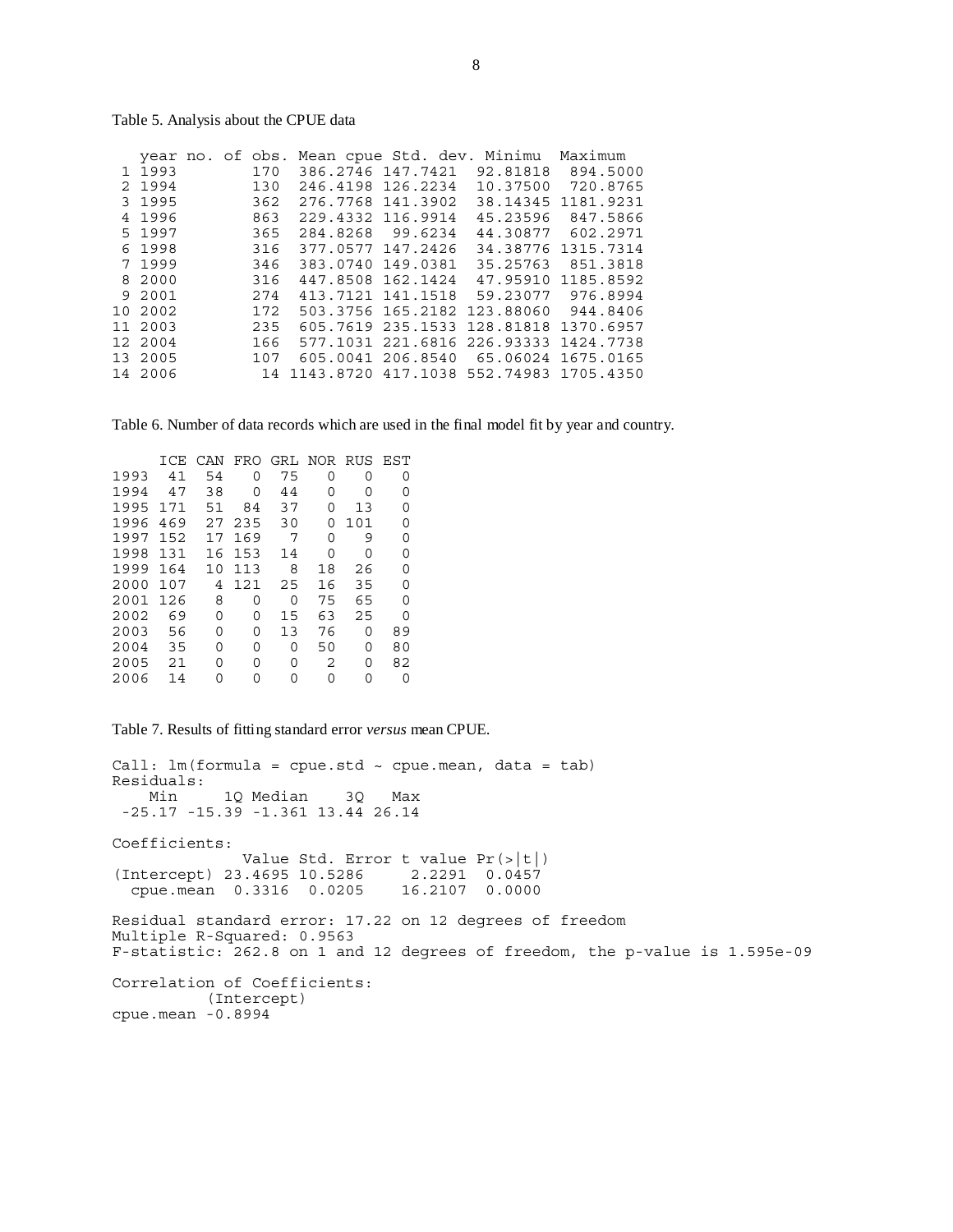Table 8. Results from the multiplicative model. The ship factors are not shown.

Call:  $glm(formula = cque ~ factor(year) + factor(ship.nr) + factor(month.nr) +$ factor(  $qear)$ , family = Gamma(link = log), data = new.reg.data, weights = effort) Deviance Residuals: Min 1Q Median 3Q Max -11.2532 -1.911436 -0.3626767 1.19967 10.28888 Coefficients: Value Std. Error t value<br>6.3477 0.03988 159.1865 (Intercept) 6.3477 0.03988 159.1865  $factor(year)1994$ factor(year)1995 -0.3378 0.03487 -9.6895 factor(year)1996 -0.4379 0.03479 -12.5875 factor(year)1997 -0.4053 0.03603 -11.2486 factor(year)1998 -0.1883 0.03674 -5.1248<br>factor(year)1999 -0.1507 0.03683 -4.0911 factor(year)1999 -0.1507<br>factor(year)2000 -0.0382 factor(year)2000 -0.0382 0.03689 -1.0366<br>factor(year)2001 -0.0212 0.03908 -0.5424  $factor(year)2001 -0.0212 0.03908$  factor(year)2002 0.0011 0.04104 0.0263 factor(year)2003 0.1635 0.04107 3.9814 factor(year)2004 0.0767 0.04224<br>factor(year)2005 0.2032 0.04426 factor(year)2005 0.2032 0.04426 4.5919 factor(year)2006 0.5130 0.07907 6.4880 factor(month.nr)2-jan -0.1040 0.02898 -3.5892<br>factor(month.nr)3-feb -0.1235 0.02554 -4.8374 factor(month.nr)3-feb -0.1235 0.02554 -4.8374<br>factor(month.nr)4-mar -0.0353 0.01772 -1.9918  $factor(month.nr) 4-max -0.0353 0.01772$ factor(month.nr)5-apr -0.0782 0.01519 -5.1463<br>factor(month.nr)6-may -0.0685 0.01377 -4.9730 factor(month.nr)6-may -0.0685 0.01377 -4.9730 factor(month.nr)7-jul -0.0750 0.01294 -5.7957 factor(month.nr)8-aug -0.1529 0.01465 -10.4411 factor(month.nr)9-sep -0.2162 0.01509 -14.3266 factor(month.nr)10-oct -0.2052 0.01592 -12.8867  $factor(month.nr)11-nov$ factor(month.nr)12-dec -0.1877 0.02328 -8.0625 factor(gear)2 0.1875 0.01686 11.1194 factor(qear) 3 0.1723 0.06163

(Dispersion Parameter for Gamma family taken to be 7.661995) Null Deviance: 158497.2 on 3795 degrees of freedom Residual Deviance: 27787.2 on 3610 degrees of freedom Number of Fisher Scoring Iterations: 5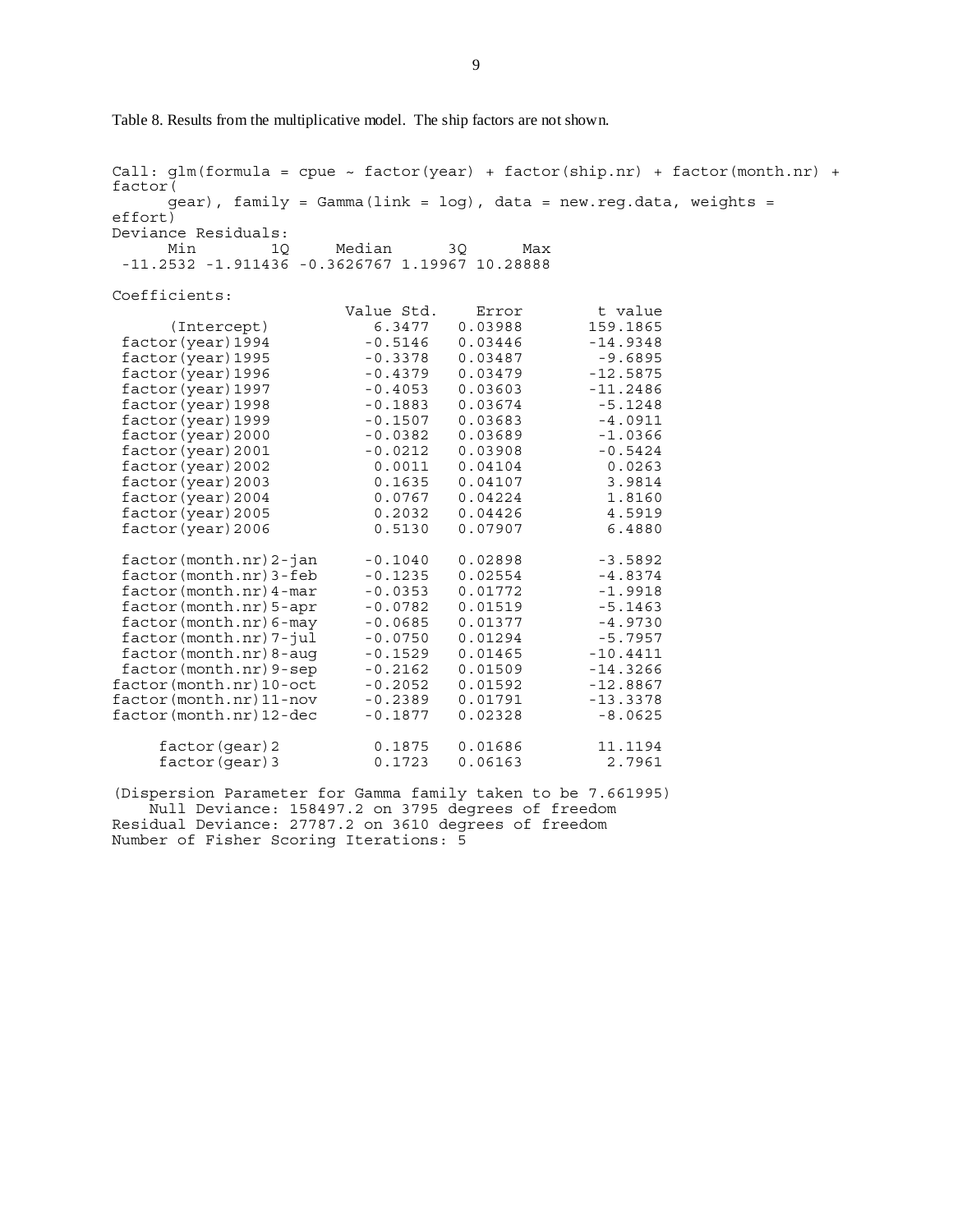|      |        | Confidence limits |           |
|------|--------|-------------------|-----------|
| Year | Index  | upper $95%$       | Lower 95% |
| 1993 | 1.0000 | 1.0000            | 1.0000    |
| 1994 | 0.5977 | 0.6395            | 0.5587    |
| 1995 | 0.7133 | 0.7638            | 0.6662    |
| 1996 | 0.6454 | 0.6909            | 0.6029    |
| 1997 | 0.6668 | 0.7156            | 0.6213    |
| 1998 | 0.8284 | 0.8902            | 0.7708    |
| 1999 | 0.8601 | 0.9245            | 0.8002    |
| 2000 | 0.9625 | 1.0346            | 0.8954    |
| 2001 | 0.9790 | 1.0570            | 0.9068    |
| 2002 | 1.0010 | 1.0849            | 0.9237    |
| 2003 | 1.1777 | 1.2764            | 1.0866    |
| 2004 | 1.0797 | 1.1729            | 0.9939    |
| 2005 | 1.2253 | 1.3364            | 1.1235    |
| 2006 | 1.6703 | 1.9503            | 1.4305    |

Table 9. CPUE index by year and the approximate 95% confidence interval.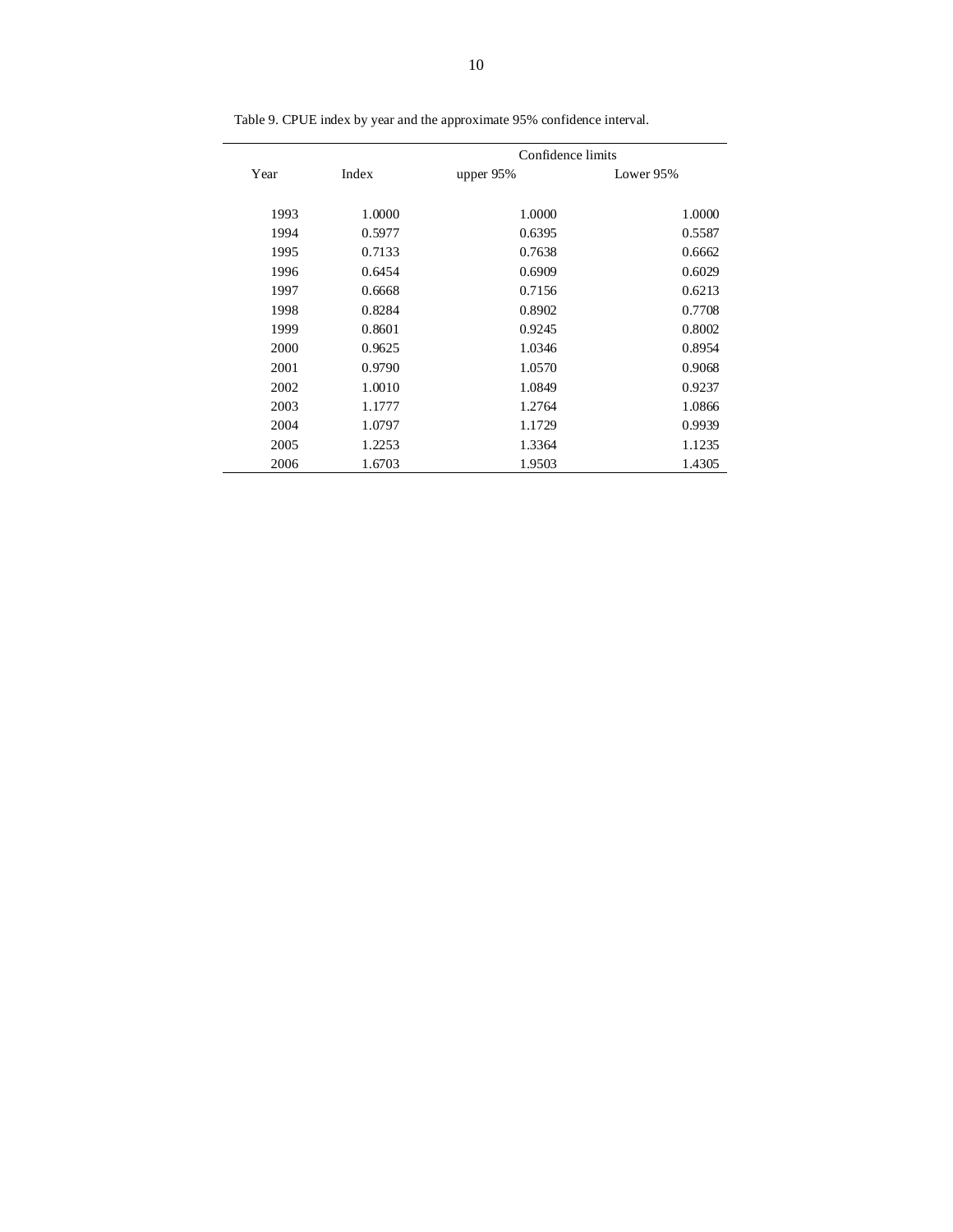Table 10. Shrimp in Div. 3M. Recruitment indices of age 2 (numbers/hour) in the commercial fishery and CPUE of 3 year olds and older

|      | Year Numbers/hr<br>(1000) | CPUE<br>3+ |
|------|---------------------------|------------|
| 1996 | 2526                      | 244.1      |
| 1997 | 2120                      | 250.8      |
| 1998 | 3187                      | 313.9      |
| 1999 | 2553                      | 327.7      |
| 2000 | 1066                      | 370.4      |
| 2001 | 6935                      | 360.1      |
| 2002 | 4605                      | 376.8      |
| 2003 | 8684                      | 434.2      |
| 2004 | 12671                     | 395.3      |
| 2005 | 5595                      | 460.8      |
| 2006 | ი                         | 645.2      |

| Table 11. Shrimp in Div. 3M. Recruitment,       |
|-------------------------------------------------|
| abundance of age 2 in the EU survey and biomass |
| of 3years and older.                            |

|      | Year Numbers/hr<br>(000) | <b>CPUE</b><br>$3+$ | Year | Main trawl<br>(1000) | juvenile<br>bag | <b>Biomass</b><br>3+ |
|------|--------------------------|---------------------|------|----------------------|-----------------|----------------------|
|      |                          |                     | 1996 | 3424                 |                 | 9852                 |
| 1996 | 2526                     | 244.1               | 1997 | 629                  |                 | 7310                 |
| 1997 | 2120                     | 250.8               | 1998 | 54968*               |                 | 30266                |
| 1998 | 3187                     | 313.9               | 1999 | 4735                 |                 | 23863                |
| 1999 | 2553                     | 327.7               | 2000 | 1069                 |                 | 18813                |
| 2000 | 1066                     | 370.4               | 2001 | 3321                 | 1487            | 26632                |
| 2001 | 6935                     | 360.1               | 2002 | 11004                | 2218            | 34216                |
| 2002 | 4605                     | 376.8               | 2003 | 12572                | 0               | 18540                |
| 2003 | 8684                     | 434.2               | 2004 | 27415                | 44812           | 15588                |
| 2004 | 12671                    | 395.3               | 2005 | 1792                 | 9162            | 30489                |
| 2005 | 5595                     | 460.8               | 2006 | 1085                 | 7498            | 16149                |
| 2006 | 0                        | 645.2               |      |                      |                 |                      |

\* 1998 mesh size 25 was used instead of 35 mm in EU survey, main gear.

Table 12. Shrimp in Div. 3M. Indices of female biomass in the EU survey, and the commercial fishery standardized CPUE. The indices in the EU survey were converted by the Warren method after the introduction of a new vessel in 2003.

 $\overline{\phantom{0}}$ 

| Year | EU survey<br>biomass | Standardized<br>CPUF<br>Kg/hour |
|------|----------------------|---------------------------------|
| 1988 | 4525                 |                                 |
| 1989 | 1359                 |                                 |
| 1990 | 1363                 |                                 |
| 1991 | 6365                 |                                 |
| 1992 | 15472                |                                 |
| 1993 | 6923                 | 275.9                           |
| 1994 | 2945                 | 134.2                           |
| 1995 | 4857                 | 150.3                           |
| 1996 | 5132                 | 127.5                           |
| 1997 | 4885                 | 126.4                           |
| 1998 | 11444                | 172.2                           |
| 1999 | 13669                | 211.9                           |
| 2000 | 10172                | 222.6                           |
| 2001 | 13336                | 190.4                           |
| 2002 | 17091                | 214.6                           |
| 2003 | 11589                | 255.4                           |
| 2004 | 12081                | 231.6                           |
| 2005 | 14381                | 298.9                           |
| 2006 | 11359                | 306.8                           |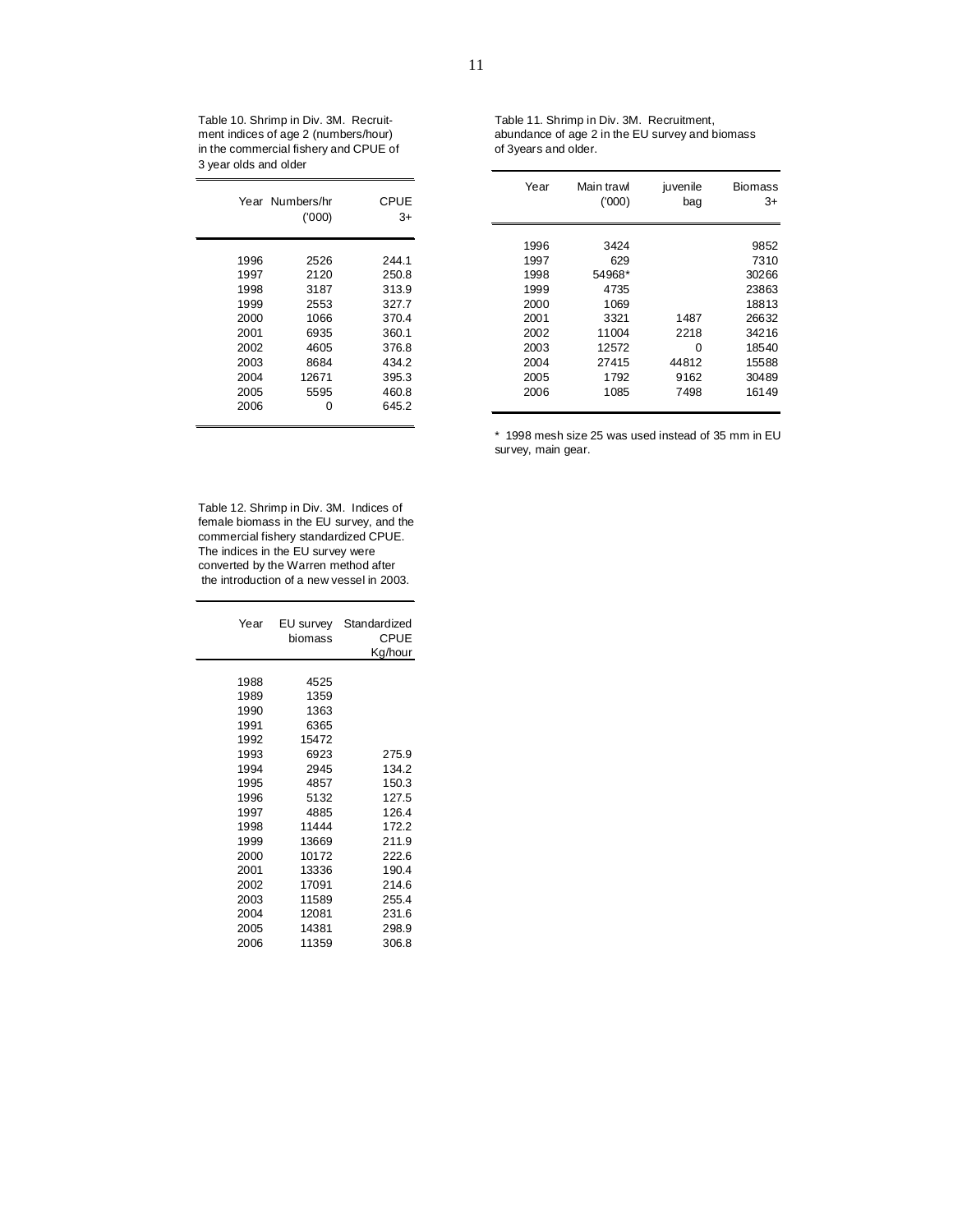Table 13. Mean weights at age and sex for the period January-September. Nominal catch for the whole year used for calculating<br>proportion of weight and number caught at age and sex. Standardized CPUE for the whole year of s is used to calculate CPUE and abundance in numbers at age and sex group.

| Sex                | Age            | Mean CL<br>mm | Prop.<br>by no.  | Mean weight<br>g | Prop.<br>by weight | Nominal catch<br>26876 tons | kg/hr<br>386.3 | No./hour     | Number<br>(000'000) |
|--------------------|----------------|---------------|------------------|------------------|--------------------|-----------------------------|----------------|--------------|---------------------|
| Males              | 1              | 10.4          | 0.0041           | 0.646            | 0.00265            | 9                           | 0.1            | 190          | 13.2                |
| Males              | $\overline{2}$ | 16.8          | 0.1148           | 2.772            | 0.31823            | 1023                        | 14.7           | 5306         | 369.2               |
| Males              | 3              | 20.7          | 0.2146           | 5.225            | 1.12129            | 3606                        | 51.8           | 9919         | 690.2               |
| Males              | 4              | 24.0          | 0.1156           | 8.188            | 0.94653            | 3044                        | 43.8           | 5343         | 371.8               |
| Primip.            | 5              | 26.0          | 0.2619           | 10.441           | 2.73450            | 8794                        | 126.4          | 12106        | 842.3               |
| Multip.            | 6+             | 26.5          | 0.2890           | 11.189           | 3.23362            | 10400                       | 149.5          | 13358        | 929.4               |
| Total              |                |               | 1.0000           |                  | 8.35681            | 26876                       | 386.3          | 46222        | 3216.1              |
|                    |                |               | 1994             |                  |                    |                             |                |              |                     |
| Sex                | Age            |               | Prop.<br>by no.  | Mean weight<br>g | Prop.<br>by weight | Nominal catch<br>24599 tons | kg/hr<br>230.9 | No./hour     | Number<br>(000'000) |
| Males              | 1              |               |                  |                  |                    |                             |                |              |                     |
| Males              | 2              | 16.4          | 0.1817           | 2.576            | 0.46806            | 1670                        | 15.7           | 6084         | 648.1               |
| Males              | 3              | 20.4          | 0.3629           | 4.998            | 1.81377            | 6470                        | 60.7           | 12151        | 1294.5              |
| Males              | 4              | 22.9          | 0.0854           | 7.101            | 0.60643            | 2163                        | 20.3           | 2859         | 304.6               |
| Primip.            | 5              | 25.7          | 0.1944           | 10.08            | 1.95955            | 6990                        | 65.6           | 6509         | 693.5               |
| Multip.            | 6+             | 26.9          | 0.1756           | 11.664           | 2.04820            | 7306                        | 68.6           | 5880         | 626.4               |
| Total              |                |               | 1                |                  | 6.89601            | 24599                       | 230.9          | 33483        | 3567.1              |
|                    |                |               | 1995             |                  |                    |                             |                |              |                     |
| Sex                | Age            |               | Prop.<br>by no.  | Mean weight<br>g | Prop.<br>by weight | Nominal catch<br>33471 tons | kg/hr<br>275.5 | No./hour     | Number<br>(000'000) |
| Males              | 1              |               |                  |                  |                    |                             |                |              |                     |
| Males              | 2              | 15            | 0.4516           | 1.965            | 0.88739            | 6079                        | 50.0           | 25462        | 3093.5              |
| Males              | 3              | 20.3          | 0.2714           | 4.924            | 1.33637            | 9154                        | 75.3           | 15302        | 1859.1              |
| Primip.            | 4              | 22.2          | 0.0507           | 6.462            | 0.32762            | 2244                        | 18.5           | 2859         | 347.3               |
| Primip.            | 5              | 25.3          | 0.0962           | 9.611            | 0.92458            | 6333                        | 52.1           | 5424         | 659.0               |
| Multip.            | 6+             | 26.2          | 0.1301           | 10.84            | 1.41028            | 9660                        | 79.7           | 7357         | 891.2               |
| Total              |                |               | 1                |                  | 4.88625            | 33471                       | 275.7          | 56404        | 6850.0              |
|                    |                |               | 1996             |                  |                    |                             |                |              |                     |
| Sex                | Age            |               | Prop.<br>by no.  | Mean weight<br>g | Prop.<br>by weight | Nominal catch<br>48300 tons | kg/hr<br>249.3 | No./hour     | Number<br>(000'000) |
| Males              | 1              |               |                  |                  |                    |                             |                |              | 0.0                 |
| Males              | 2              | 15.3          | 0.0622           | 2.066            | 0.12860            | 1011                        | 5.2            | 2526         | 489.4               |
| Males              | 3              | 20.0          | 0.6076           | 4.728            | 2.87283            | 22585                       | 116.6          | 24656        | 4776.9              |
| Primip.            | 3              | 21.4          | 0.0379           | 5.788            | 0.21921            | 1723                        | 8.9            | 1537         | 297.7               |
| Primip.            | 4              | 24.8          | 0.1511           | 9.034            | 1.36509            | 10732                       | 55.4           | 6132         | 1187.9              |
| Multip.            | 3              | 22.2          | 0.0063           | 6.799            | 0.04274            | 336                         | 1.7            | 255          | 49.4                |
| Multip.            | 4              | 24.8          | 0.0474           | 9.296            | 0.44108            | 3468                        | 17.9           | 1925         | 373.0               |
| Multip.<br>Multip. | 5<br>6         | 26.6<br>28.8  | 0.0574<br>0.0300 | 11.306<br>14.167 | 0.64930<br>0.42486 | 5105<br>3340                | 26.3<br>17.2   | 2330<br>1217 | 451.5<br>235.8      |
|                    |                |               |                  |                  |                    |                             |                |              |                     |
| Total              |                |               | $\mathbf{1}$     |                  | 6.14372            | 48300                       | 249.3          | 40578        | 7861.7              |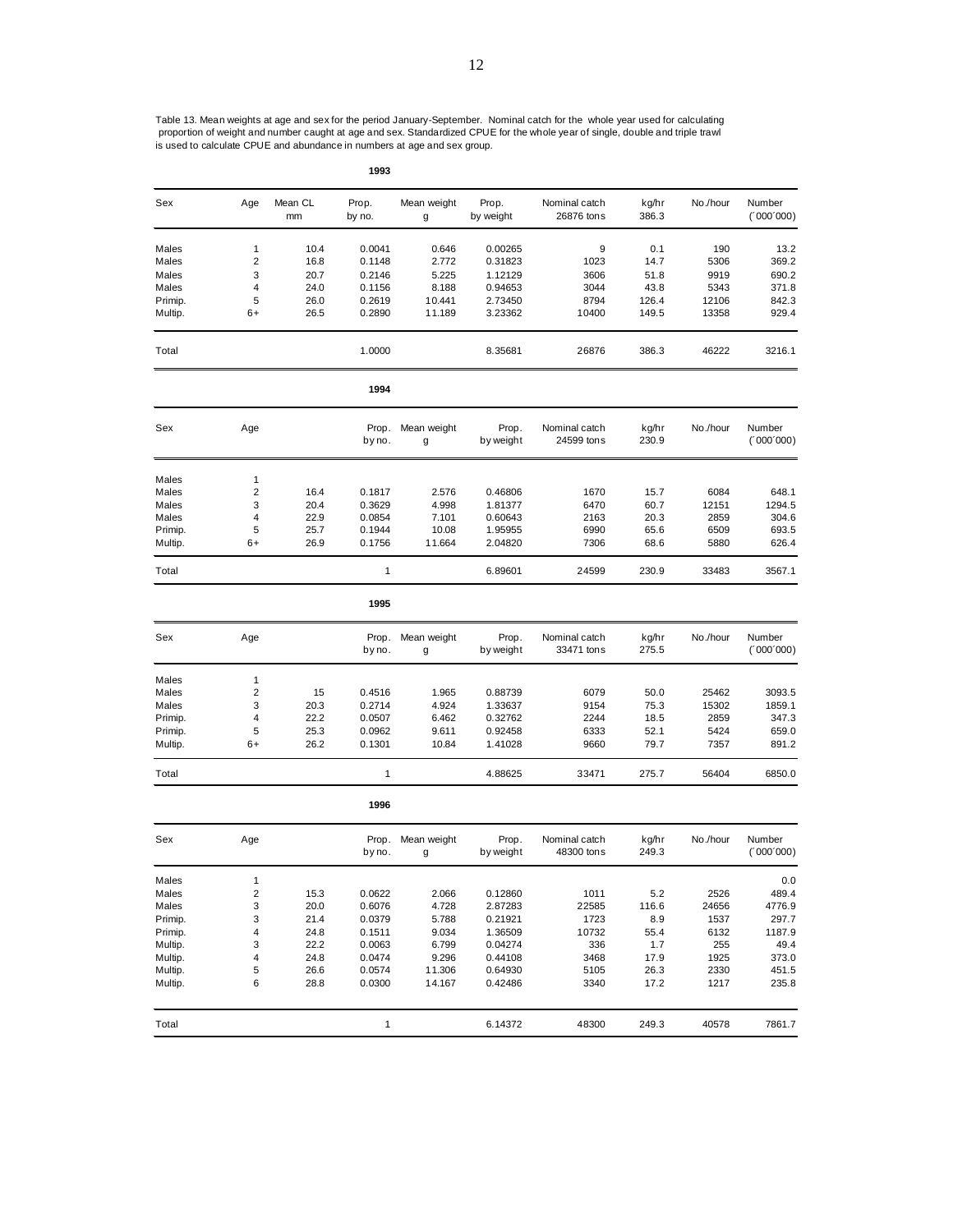| Sex     | Age |      | Prop.<br>by no. | Mean weight<br>g | Prop.<br>by weight | Nominal catch<br>25211 | kg/hr<br>257.6 | No./hour | Number<br>(000'000') |
|---------|-----|------|-----------------|------------------|--------------------|------------------------|----------------|----------|----------------------|
| Males   | 1   | 10.4 | 5.5E-05         | 0.910            | 0.0002             | 1                      |                |          | 0.9                  |
| Males   | 2   | 15.7 | 0.0522          | 3.201            | 0.16714            | 664                    | 6.8            | 2120     | 207.5                |
| Males   | 3   | 19.0 | 0.4092          | 4.117            | 1.68462            | 6694                   | 68.4           | 16613    | 1625.9               |
| Males   | 4   | 22.3 | 0.2089          | 6.633            | 1.38567            | 5506                   | 56.3           | 8482     | 830.1                |
| Primip. | 3   | 20.6 | 0.0029          | 5.237            | 0.01498            | 60                     | 0.6            | 116      | 11.4                 |
| Primip. | 4   | 24.3 | 0.1724          | 8.390            | 1.44630            | 5747                   | 58.7           | 6999     | 685.0                |
| Multip. | 3   | 19.1 | 0.0025          | 5.018            | 0.01240            | 49                     | 0.5            | 100      | 9.8                  |
| Multip. | 4   | 24.2 | 0.0488          | 9.570            | 0.46737            | 1857                   | 19.0           | 1983     | 194.1                |
| Multip. | 5   | 25.6 | 0.0845          | 10.631           | 0.89822            | 3569                   | 36.5           | 3430     | 335.7                |
| Multip. | 6   | 28.3 | 0.0171          | 14.350           | 0.24558            | 976                    | 10.0           | 695      | 68.0                 |
| Multip. | 7   | 29.3 | 0.0015          | 15.070           | 0.02232            | 89                     | 0.9            | 60       | 5.9                  |
| Total   |     |      | 1               |                  | 6.34481            | 25211                  | 257.6          | 40598    | 3974.1               |

| Sex     | Age | <b>CL</b><br>mm | Prop.<br>by no. | Mean weight<br>g | Prop.<br>by weight | Nominal catch<br>30308 | Kg/hr<br>320 | No./hour | Number<br>(000'000) |
|---------|-----|-----------------|-----------------|------------------|--------------------|------------------------|--------------|----------|---------------------|
| Males   | 2   | 14.90           | 0.0596          | 1.923            | 0.11460            | 581                    | 6.1          | 3187     | 301.9               |
| Males   | 3   | 18.75           | 0.3462          | 3.868            | 1.33904            | 6783                   | 71.6         | 18517    | 1753.7              |
| Males   | 4   | 21.23           | 0.2321          | 5.642            | 1.30929            | 6633                   | 70.0         | 12412    | 1175.6              |
| Primip. | 4   | 23.17           | 0.1399          | 7.355            | 1.02911            | 5213                   | 55.0         | 7484     | 708.8               |
| Primip. | 5   | 25.87           | 0.0218          | 10.287           | 0.22439            | 1137                   | 12.0         | 1167     | 110.5               |
| Multip. | 3   | 18.56           | 0.0025          | 4.160            | 0.01020            | 52                     | 0.5          | 131      | 12.4                |
| Multip. | 4   | 23.51           | 0.0359          | 8.02             | 0.28781            | 1458                   | 15.4         | 1919     | 181.8               |
| Multip. | 5   | 25.17           | 0.1083          | 9.7              | 1.05035            | 5321                   | 56.2         | 5792     | 548.6               |
| Multip. | 6   | 26.47           | 0.0484          | 11.15            | 0.53946            | 2733                   | 28.9         | 2588     | 245.1               |
| Multip. | 7   | 29.07           | 0.0054          | 14.47            | 0.07848            | 398                    | 4.2          | 290      | 27.5                |
| Total   |     |                 | 1.0000          |                  | 5.98273            | 30308                  | 320.0        | 53487    | 5065.9              |

|         |                |                 | 1999            |                  |                    |                        |                |          |                      |
|---------|----------------|-----------------|-----------------|------------------|--------------------|------------------------|----------------|----------|----------------------|
| Sex     | Age            | <b>CL</b><br>mm | Prop.<br>by no. | Mean weight<br>g | Prop.<br>by weight | Nominal catch<br>43438 | kg/hr<br>332.2 | No./hour | Number<br>(1000'000) |
| Males   |                | 6.0             | 0.0001          | 0.122            | 0.00001            | 0                      | 0.0            | 5        | 0.7                  |
| Males   | $\overline{2}$ | 14.5            | 0.0467          | 1.769            | 0.08268            | 591                    | 4.5            | 2553     | 333.8                |
| Males   | 3              | 17.6            | 0.2773          | 3.176            | 0.88073            | 6291                   | 48.1           | 15148    | 1980.7               |
| Males   | 4              | 21.0            | 0.2253          | 5.490            | 1.23680            | 8834                   | 67.6           | 12306    | 1609.1               |
| Males   | 5              | 22.3            | 0.0003          | 6.560            | 0.00187            | 13                     | 0.1            | 16       | 2.0                  |
| Primip. | 4              | 22.07           | 0.0758          | 6.348            | 0.48118            | 3437                   | 26.3           | 4141     | 541.4                |
| Primip. | 5              | 24.22           | 0.1327          | 8.418            | 1.11680            | 7977                   | 61.0           | 7247     | 947.6                |
| Multip. | 3              | 18.25           | 0.0009          | 3.970            | 0.00361            | 26                     | 0.2            | 50       | 6.5                  |
| Multip. | 4              | 22.00           | 0.0207          | 6.672            | 0.13820            | 987                    | 7.5            | 1131     | 147.9                |
| Multip. | 5              | 24.18           | 0.1259          | 8.674            | 1.09238            | 7802                   | 59.7           | 6879     | 899.5                |
| Multip. | 6              | 26.42           | 0.0932          | 11.06            | 1.03086            | 7363                   | 56.3           | 5091     | 665.7                |
| Multip. | 7              | 29.57           | 0.0011          | 15.171           | 0.01638            | 117                    | 0.9            | 59       | 7.7                  |
| Total   |                |                 | 1.0000          |                  | 6.08151            | 43438                  | 332.2          | 54626    | 7142.8               |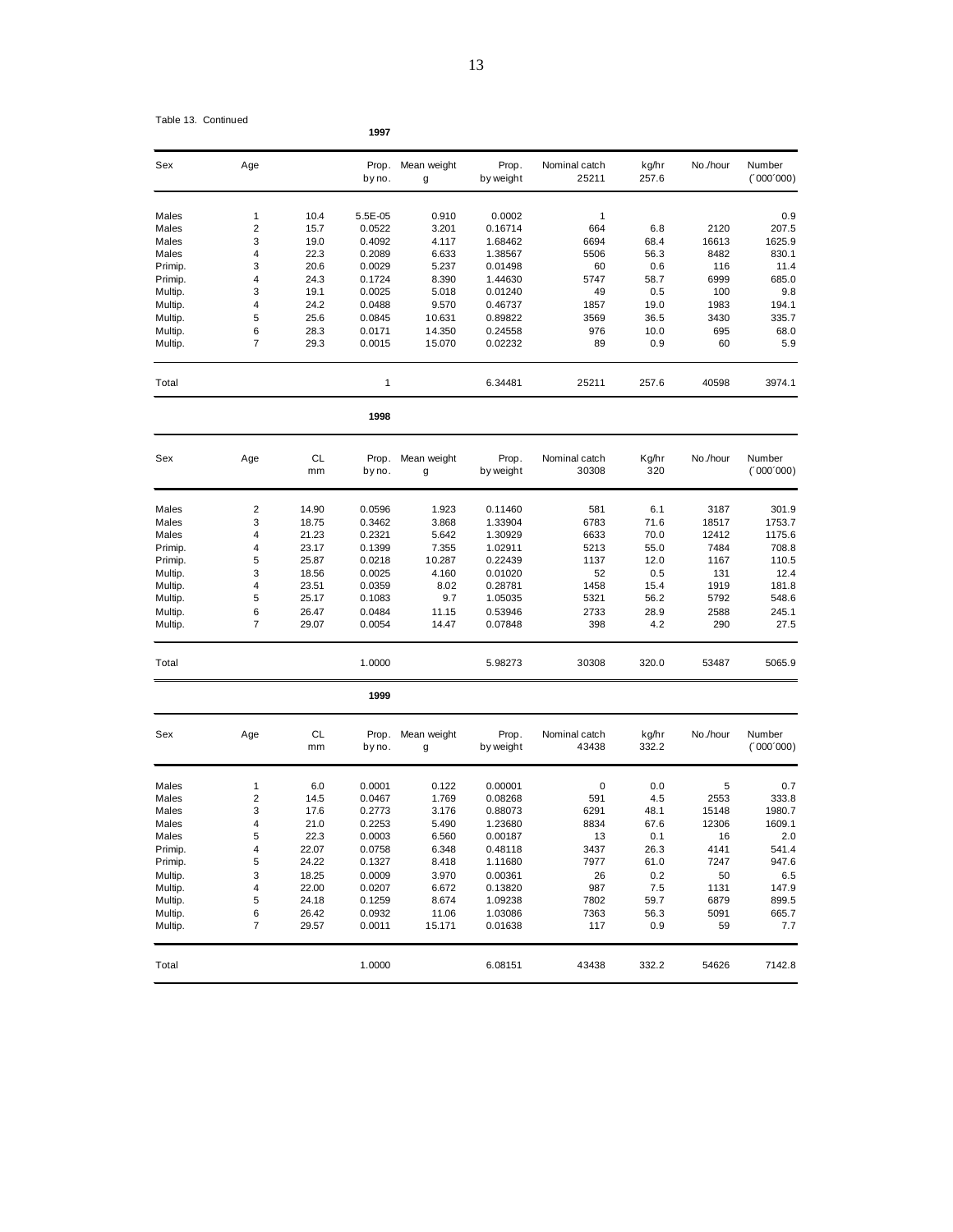|  | Table 13 continued |
|--|--------------------|
|--|--------------------|

| Sex     | Age | <b>CL</b><br>mm | Prop.<br>by no. | Weight<br>g      | Prop.<br>by weight | Nominal catch<br>52664 | kg/hr<br>371.8 | No./hour | Number<br>(000'000) |
|---------|-----|-----------------|-----------------|------------------|--------------------|------------------------|----------------|----------|---------------------|
| Males   | 2   | 13.16           | 0.0157          | 1.326            | 0.02078            | 200                    | 1.4            | 1066     | 151.0               |
| Males   | 3   | 17.31           | 0.3258          | 3.035            | 0.98868            | 9527                   | 67.3           | 22161    | 3139.0              |
| Males   | 4   | 19.99           | 0.2457          | 4.692            | 1.15299            | 11110                  | 78.4           | 16717    | 2367.9              |
| Males   | 5   | 21.90           | 0.0049          | 6.200            | 0.03026            | 292                    | 2.1            | 332      | 47.0                |
| Primip. | 4   | 21.01           | 0.0776          | 5.458            | 0.42336            | 4079                   | 28.8           | 5277     | 747.4               |
| Primip. | 5   | 24.16           | 0.0935          | 8.514            | 0.79646            | 7675                   | 54.2           | 6364     | 901.4               |
| Multip. | 3   | 18.35           | 0.0021          | 4.012            | 0.00854            | 82                     | 0.6            | 145      | 20.5                |
| Multip. | 4   | 21.89           | 0.0580          | 6.613            | 0.38387            | 3699                   | 26.1           | 3949     | 559.3               |
| Multip. | 5   | 24.33           | 0.1271          | 8.825            | 1.12131            | 10805                  | 76.3           | 8644     | 1224.3              |
|         | 6   | 26.32           |                 |                  | 0.50630            | 4879                   |                |          | 455.8               |
| Multip. |     |                 | 0.0473          | 10.703           |                    |                        | 34.4           | 3218     |                     |
| Multip. | 7   | 27.64           | 0.0023          | 14.320           | 0.03289            | 317                    | 2.2            | 156      | 22.1                |
| Total   |     |                 | 1.0000          |                  | 5.46543            | 52664                  | 371.8          | 68028    | 9635.8              |
|         |     |                 | 2001            |                  |                    |                        |                |          |                     |
| Sex     | Age | <b>CL</b>       | Prop.           | Mean weight      | Prop.              | Nominal catch          | kg/hr          | No./hour | Number              |
|         |     | mm              | by no.          | g                | by weight          | 52671                  | 378.2          |          | (000'000)           |
| Males   | 2   | 15.23           | 0.1040          | 2.058            | 0.21403            | 1988                   | 14.3           | 6935     | 965.8               |
| Males   | 3   | 17.78           | 0.1393          | 3.292            | 0.45858            | 4258                   | 30.6           | 9288     | 1293.6              |
| Males   | 4   | 20.82           | 0.3925          | 5.315            | 2.08614            | 19372                  | 139.1          | 26172    | 3644.9              |
| Males   | 5   | 21.76           | 0.0095          | 6.081            | 0.05777            | 536                    | 3.9            | 633      | 88.2                |
| Primip. | 4   | 21.48           | 0.0293          | 5.848            | 0.17135            | 1591                   | 11.4           | 1954     | 272.1               |
| Primip. | 5   | 24.02           | 0.1147          | 8.204            | 0.94100            | 8738                   | 62.7           | 7648     | 1065.1              |
| Multip. | 4   | 20.50           | 0.0240          | 5.484            | 0.13179            | 1224                   | 8.8            | 1602     | 223.2               |
| Multip. | 5   | 23.24           | 0.1111          | 7.769            | 0.86314            | 8015                   | 57.6           | 7408     | 1031.7              |
|         | 6   |                 | 0.0666          |                  | 0.64282            | 5969                   | 42.9           | 4441     | 618.5               |
| Multip. |     | 25.13           |                 | 9.652            |                    |                        |                |          |                     |
| Multip. | 7   | 26.93           | 0.0090          | 11.701           | 0.10531            | 978                    | 7.0            | 600      | 83.6                |
| Total   |     |                 | 1.0000          |                  | 5.67192            | 52671                  | 378.2          | 66681    | 9286.6              |
|         |     |                 | 2002            |                  |                    |                        |                |          |                     |
| Sex     | Age | CL<br>mm        | Prop.<br>by no. | Mean weight<br>g | Prop.<br>by weight | Nominal catch<br>48704 | kg/hr<br>386.7 | No./hour | Number<br>(000'000) |
|         |     |                 |                 |                  |                    |                        |                |          |                     |
| Males   | 1   | 12.05           | 0.0003          | 1.011            | 0.00030            | 3                      | 0.0            | 23       | 2.9                 |
| Males   | 2   | 15.43           | 0.0605          | 2.142            | 0.12959            | 1242                   | 9.9            | 4605     | 579.9               |
| Males   | 3   | 18.14           | 0.5095          | 3.497            | 1.78172            | 17079                  | 135.6          | 38778    | 4884.0              |
| Males   | 4   | 20.57           | 0.0681          | 5.124            | 0.34894            | 3345                   | 26.6           | 5183     | 652.8               |
| Primip. | 4   | 20.32           | 0.0458          | 4.94             | 0.22625            | 2169                   | 17.2           | 3486     | 439.0               |
| Primip. | 5   | 23.04           | 0.0675          | 7.231            | 0.48809            | 4679                   | 37.1           | 5137     | 647.0               |
| Multip. | 3   | 19.42           | 0.0009          | 4.718            | 0.00425            | 41                     | 0.3            | 68       | 8.6                 |
| Multip. | 4   | 22.17           | 0.0598          | 6.818            | 0.40772            | 3908                   | 31.0           | 4551     | 573.2               |
| Multip. | 5   | 24.11           | 0.1430          | 8.6              | 1.22980            | 11789                  | 93.6           | 10884    | 1370.8              |
| Multip. | 6   | 25.69           | 0.0430          | 10.266           | 0.44144            | 4232                   | 33.6           | 3273     | 412.2               |
| Multip. | 7   | 28.25           | 0.0017          | 13.359           | 0.02271            | 218                    | 1.7            | 129      | 16.3                |
| Total   |     |                 | 1.0001          |                  | 5.08082            | 48704                  | 386.7          | 76117    | 9586.8              |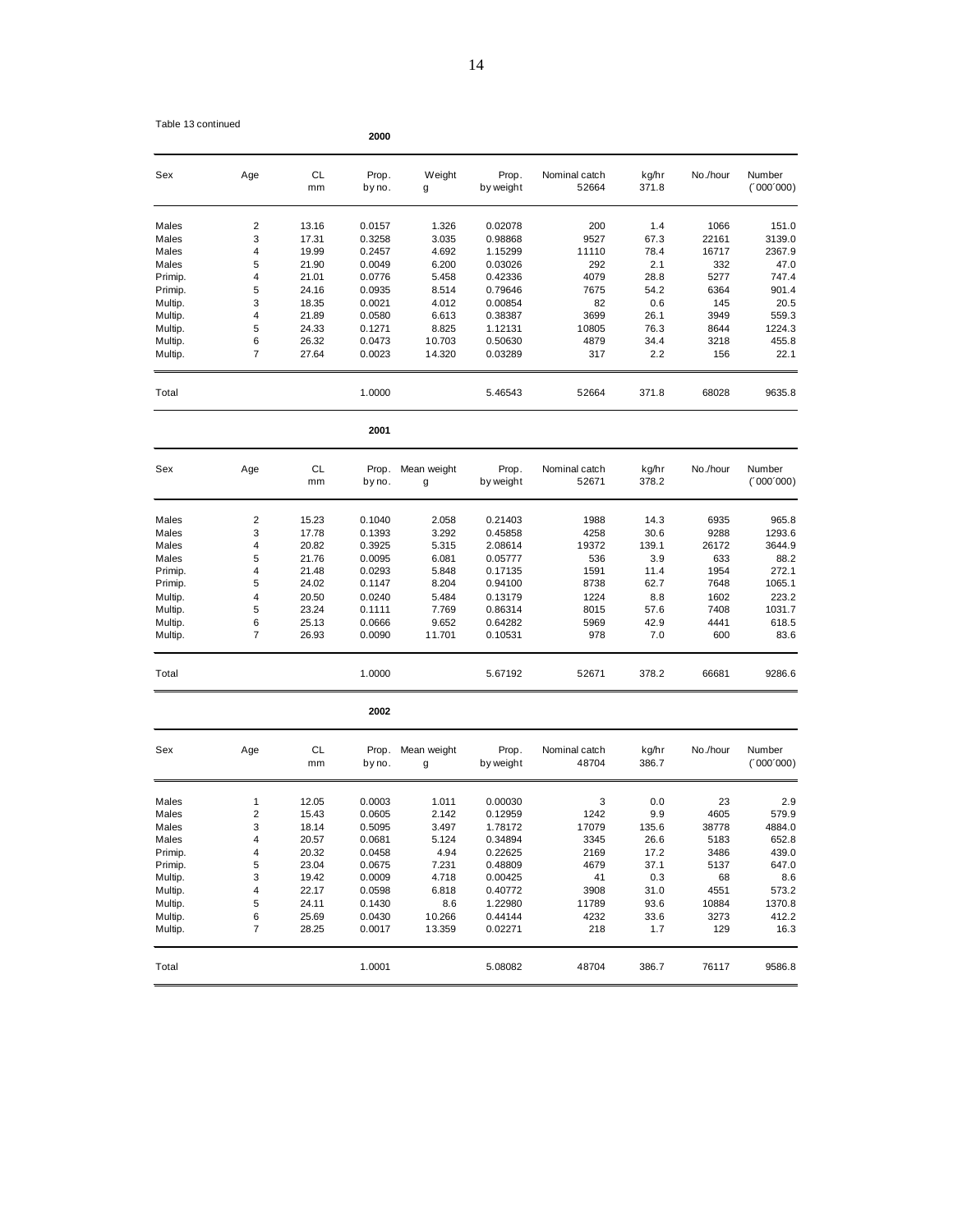|  |  | Table 13 continued |
|--|--|--------------------|
|--|--|--------------------|

15

| Table 13 continued |                         |                 | 2003             |                  |                    |                        |                |               |                     |
|--------------------|-------------------------|-----------------|------------------|------------------|--------------------|------------------------|----------------|---------------|---------------------|
| Sex                | Age                     | CL<br>mm        | Prop.<br>by no.  | Mean weight<br>g | Prop.<br>by weight | Nominal catch<br>63226 | kg/hr<br>454.9 | No./hour      | Number<br>(000'000) |
| Males              | $\mathbf{1}$            | 12.09           | 0.0086           | 1.02             | 0.00875            | 95                     | 0.7            | 670           | 93.2                |
| Males              | $\overline{\mathbf{c}}$ | 15.81           | 0.1111           | 2.303            | 0.25586            | 2780                   | 20.0           | 8684          | 1206.9              |
| Males              | 3                       | 18.41           | 0.1222           | 3.658            | 0.44702            | 4856                   | 34.9           | 9552          | 1327.6              |
| Males              | 4                       | 20.49           | 0.3638           | 5.062            | 1.84139            | 20004                  | 143.9          | 28433         | 3951.8              |
| Primip.            | 4                       | 21.73           | 0.0855           | 6.052            | 0.51737            | 5621                   | 40.4           | 6682          | 928.7               |
| Primip.            | 5                       | 24.15           | 0.0554           | 8.347            | 0.46263            | 5026                   | 36.2           | 4332          | 602.1               |
| Multip.            | 3                       | 19.96           | 0.0004           | 4.678            | 0.00198            | 21                     | 0.2            | 33            | 4.6                 |
| Multip.            | 4                       | 21.98           | 0.0409           | 6.653            | 0.27199            | 2955                   | 21.3           | 3195          | 444.1               |
| Multip.            | 5                       | 24.34           | 0.1358           | 8.833            | 1.19913            | 13027                  | 93.7           | 10611         | 1474.8              |
| Multip.<br>Multip. | 6<br>7                  | 26.01<br>27.88  | 0.0753<br>0.0011 | 10.622<br>12.885 | 0.79948<br>0.01437 | 8685<br>156            | 62.5<br>1.1    | 5883<br>87    | 817.7<br>12.1       |
| Total              |                         |                 | 1.0000           |                  | 5.81996            | 63226                  | 454.9          | 78162         | 10863.6             |
|                    |                         |                 | 2004             |                  |                    |                        |                |               |                     |
| Sex                | Age                     | CL              | Prop.            | Mean weight      | Prop.              | Nominal catch          | kg/hr          | No./hour      | Number              |
|                    |                         | mm              | by no.           | g                | by weight          | 45543                  | 417.1          |               | (000'000)           |
| Males              | $\mathbf{1}$            |                 |                  |                  |                    |                        |                |               |                     |
| Males              | $\overline{\mathbf{c}}$ | 14.36           | 0.1583           | 1.720            | 0.27228            | 2380                   | 21.8           | 12671         | 1383.6              |
| Males              | 3                       | 18.36           | 0.3719           | 3.631            | 1.35037            | 11802                  | 108.1          | 29769         | 3250.5              |
| Males              | 4                       | 21.09           | 0.1082           | 5.529            | 0.59824            | 5229                   | 47.9           | 8661          | 945.7               |
| Males              | 5                       | 21.51           | 0.0164           | 5.867            | 0.09622            | 841                    | 7.7            | 1313          | 143.3               |
| Primip.            | 4<br>5                  | 20.83<br>23.44  | 0.0091           | 5.327<br>7.618   | 0.04848            | 424                    | 3.9            | 728           | 79.5<br>1448.2      |
| Primip.<br>Multip. | 4                       | 21.55           | 0.1657<br>0.0158 | 6.296            | 1.26230<br>0.09948 | 11033<br>869           | 101.0<br>8.0   | 13264<br>1265 | 138.1               |
| Multip.            | 5                       | 24.26           | 0.0993           | 8.756            | 0.86947            | 7599                   | 69.6           | 7948          | 867.9               |
| Multip.            | 6                       | 26.45           | 0.0548           | 11.126           | 0.60970            | 5329                   | 48.8           | 4386          | 479.0               |
| Multip.            | 7                       | 28.87           | 0.0003           | 14.199           | 0.00426            | 37                     | 0.3            | 24            | 2.6                 |
| Total              |                         |                 | 0.9998           |                  | 5.2108             | 45543                  | 417.1          | 80029         | 8738.4              |
|                    |                         |                 | 2005             |                  |                    |                        |                |               |                     |
| Sex                | Age                     | CL              | Prop.            | Mean weight      | Prop.              | Nominal catch          | kg/hr          | No./hour      | Number              |
|                    |                         | mm              | by no.           | g                | by weight          | 31862                  | 473.3          |               | (000'000)           |
| Males              | $\mathbf{1}$            |                 |                  |                  |                    |                        |                |               |                     |
| Males              | 2                       | 15.70           | 0.0607           | 2.229            | 0.13530            | 840                    | 12.5           | 5595          | 376.7               |
| Males              | 3<br>4                  | 17.49           | 0.3794           | 3.038<br>4.689   | 1.15262            | 7153                   | 106.2<br>55.6  | 34973         | 2354.4              |
| Males<br>Primip.   | 3                       | 19.95<br>19.92  | 0.1287<br>0.0153 | 4.689            | 0.60347<br>0.07174 | 3745<br>445            | 6.6            | 11864<br>1410 | 798.6<br>94.9       |
| Primip.            | 4                       | 21.90           | 0.1893           | 6.206            | 1.17480            | 7290                   | 108.3          | 17450         | 1174.7              |
| Primip.            | 5                       | 23.54           | 0.0550           | 7.405            | 0.40728            | 2527                   | 37.5           | 5070          | 341.3               |
| Multip.            | 4                       | 22.37           | 0.0264           | 6.830            | 0.18031            | 1119                   | 16.6           | 2434          | 163.8               |
| Multip.            | 5                       | 24.33           | 0.1090           | 8.952            | 0.97577            | 6055                   | 89.9           | 10048         | 676.4               |
| Multip.            | 6                       | 26.24           | 0.0322           | 11.552           | 0.37197            | 2308                   | 34.3           | 2968          | 199.8               |
| Multip.            | 7                       | 26.90           | 0.0053           | 11.552           | 0.06123            | 380                    | 5.6            | 489           | 32.9                |
| Total              |                         |                 | 1.0013           |                  | 5.1345             | 31862                  | 473.3          | 92300         | 6213.5              |
|                    |                         |                 | 2006             |                  |                    |                        |                |               |                     |
| Sex                | Age                     | <b>CL</b><br>mm | Prop.<br>by no.  | Mean weight<br>g | Prop.<br>by weight | Nominal catch<br>15000 | kg/hr<br>645.2 | No./hour      | Number<br>(000'000) |
| Males              | 1                       |                 |                  |                  |                    |                        |                |               |                     |
| Males              | 2                       |                 |                  |                  |                    |                        |                |               |                     |
| Males              | 3                       | 16.92           | 0.0832           | 3.038            | 0.25276            | 658                    | 28.3           | 9316          | 216.6               |
| Males              | 4                       | 18.54           | 0.5907           | 4.689            | 2.76979            | 7210                   | 310.1          | 66143         | 1537.7              |
| Primip.            | 4                       | 20.49           | 0.1041           | 6.206            | 0.64604            | 1682                   | 72.3           | 11656         | 271.0               |

Primip. 5 22.03 0.0090 7.405 0.06665 173 7.5 1008 23.4 Multip. 4 20.97 0.0227 6.830 0.15504 404 17.4 2542 59.1 Multip. 5 22.71 0.1256 8.952 1.12437 2927 125.9 14064 327.0 Multip. 6 24.74 0.0603 11.552 0.69659 1813 78.0 6752 157.0 Multip. 7 26.16 0.0044 11.552 0.05083 132 5.7 493 11.5 Total 1.0000 5.76207 15000 645.2 111974 2603.2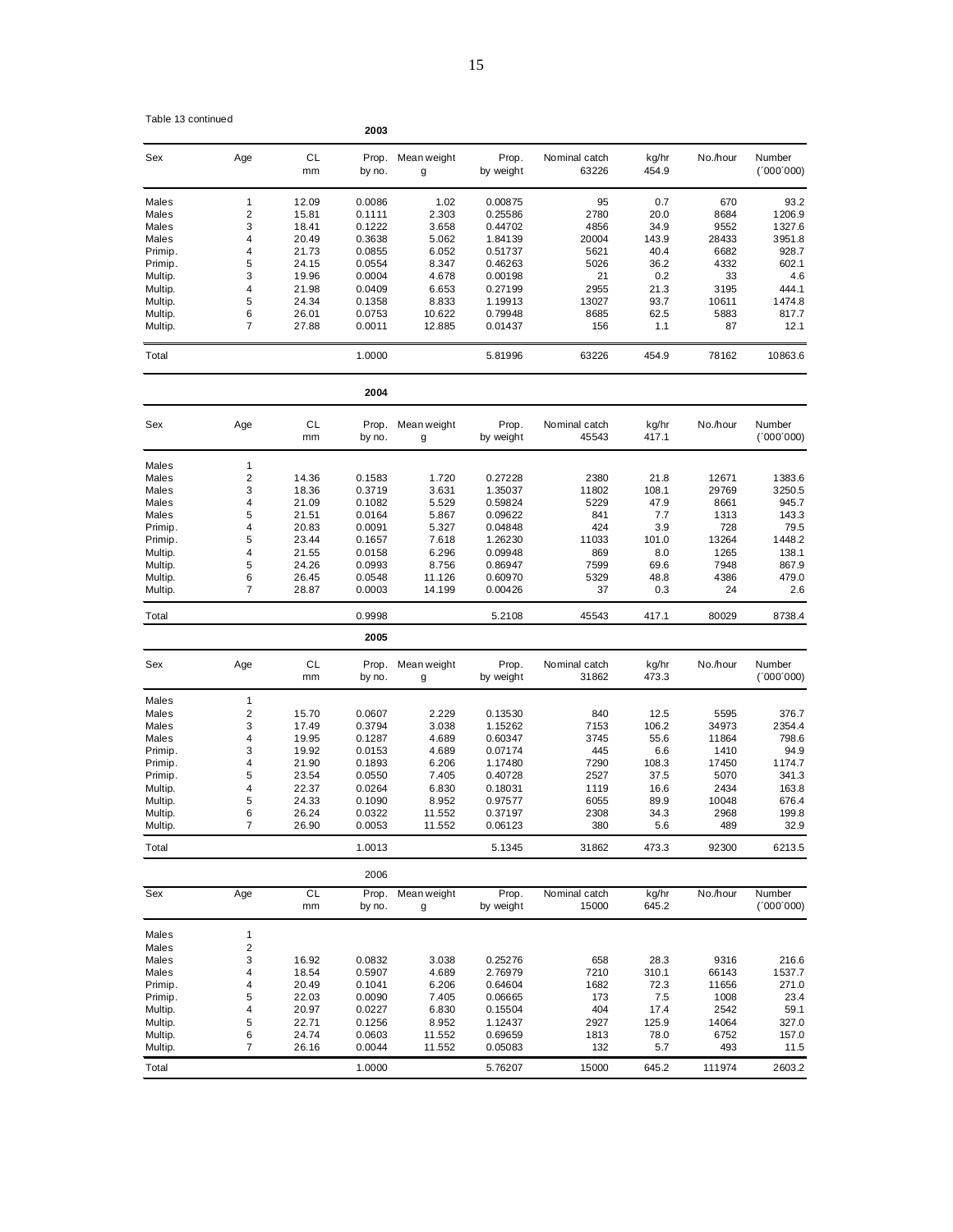Table 14. Shrimp. Mean length (oblique carapace length mm) at age

| Agegr.         | 1996  | 1997  | 1998  | 1999  | 2000  | 2001  | 2002  | 2003  | 2004  | 2005  | 2006* |
|----------------|-------|-------|-------|-------|-------|-------|-------|-------|-------|-------|-------|
|                |       | 10.44 |       |       |       |       | 12.05 | 12.09 |       |       |       |
| $\mathfrak{p}$ | 15.25 | 15.73 | 14.9  | 14.49 | 13.18 | 15.23 | 15.43 | 15.81 | 14.36 | 15.70 |       |
| 3              | 20.54 | 19.01 | 18.75 | 17.58 | 17.32 | 17.78 | 18.14 | 18.41 | 18.36 | 17.58 | 16.92 |
| 4              | 24.7  | 23.32 | 22.09 | 21.34 | 20.46 | 20.84 | 21.06 | 20.83 | 21.13 | 21.21 | 18.9  |
| 5              | 24.8  | 25.56 | 25.29 | 24.2  | 24.27 | 23.56 | 23.76 | 24.28 | 23.62 | 24.06 | 22.67 |
| 6              | 26.6  | 28.33 | 26.47 | 26.42 | 26.08 | 25.13 | 25.69 | 26.01 | 26.45 | 26.24 | 24.74 |
|                | 28.8  | 29.28 | 29.07 | 29.57 | 29.32 | 26.93 | 28.25 | 27.88 | 28.87 | 26.90 | 26.16 |

\* Only the months January-March

Table 15. Shrimp. Mean weight at age for the period January to September based on international data base.

| Agegr. | 1996   | 1997   | 1998   | 1999   | 2000   | 2001   | 2002   | 2003   | 2004   | 2005   | 2006*  |
|--------|--------|--------|--------|--------|--------|--------|--------|--------|--------|--------|--------|
|        |        | 0.910  |        |        |        |        | 1.011  | 1.02   |        |        |        |
| 2      | 2.066  | 2.270  | 1.923  | 1.639  | 1.326  | 2.058  | 2.142  | 2.303  | 1.720  | 2.256  |        |
| 3      | 4.79   | 4.130  | 3.815  | 3.069  | 3.044  | 3.292  | 3.499  | 3.661  | 3.631  | 3.192  | 2.834  |
| 4      | 8.945  | 7.671  | 6.439  | 6.347  | 5.122  | 5.359  | 5.659  | 5.367  | 5,606  | 4.837  | 3.998  |
| 5      | 9.296  | 10.631 | 9,800  | 8.502  | 8.641  | 7.913  | 8.161  | 8.692  | 7.918  | 8.453  | 7.224  |
| 6      | 11.306 | 14.350 | 11.150 | 11.060 | 10.703 | 9.652  | 10.266 | 10.622 | 11.126 | 10.891 | 9.241  |
|        | 14.167 | 15.070 | 14,470 | 15.100 | 14.32  | 11.701 | 13.359 | 12.885 | 14.199 | 11.664 | 10.789 |

\* Only the months January- March

Table 16. Shrimp. Number (000.000) of shrimp caught annually, based on the ageing of international samples in the period January to September.

| Agear.         | 1996   | 1997   | 1998   | 1999   | 2000   | 2001   | 2002   | 2003    | 2004   | 2005   | 2006*  |
|----------------|--------|--------|--------|--------|--------|--------|--------|---------|--------|--------|--------|
|                |        | 0.9    |        | 0.7    |        |        | 2.9    | 93.2    |        |        |        |
| $\mathfrak{p}$ | 489.4  | 207.5  | 301.9  | 333.8  | 151.0  | 965.8  | 579.9  | 1206.9  | 1383.6 | 376.7  |        |
| 3              | 5124.1 | 1647.1 | 1766.2 | 1987.2 | 3159.5 | 1293.6 | 4892.6 | 1332.2  | 3250.5 | 2449.3 | 216.6  |
| 4              | 1561.0 | 1709.1 | 2066.2 | 2298.5 | 3674.6 | 4140.1 | 1665.1 | 5324.7  | 1163.3 | 2137.2 | 1867.8 |
| 5              | 451.5  | 335.7  | 659.1  | 1849.2 | 2172.8 | 2185.1 | 2017.8 | 2076.9  | 2459.5 | 1017.7 | 350.4  |
| 6              | 235.8  | 68.0   | 245.1  | 665.7  | 455.8  | 618.5  | 412.2  | 817.7   | 479.0  | 199.8  | 157.0  |
|                |        | 5.9    | 27.5   |        | 22.1   | 83.6   | 16.3   | 12.1    | 2.6    | 32.9   | 11.5   |
|                | 7861.8 | 3974.2 | 5066.0 | 7142.8 | 9635.8 | 9286.7 | 9586.8 | 10863.7 | 8738.5 | 6213.6 | 2603.3 |

\* provisional, assuming a catch of 15 000 tons.

Table 17. Shrimp. Number of shrimp caught per hour (Standardized CPUE) annually, based on the ageing of international samples in the period January to September.

| <u>Agegr.</u> | 1996  | 1997  | 1998  | 1999  | 2000  | 2001  | 2002  | 2003  | 2004  | 2005  | 2006*  | Mean  |
|---------------|-------|-------|-------|-------|-------|-------|-------|-------|-------|-------|--------|-------|
|               |       |       | 0     | 5     |       |       | 23    | 670   |       | 0     | 0      | 70    |
|               | 2526  | 2120  | 3188  | 2553  | 1066  | 6935  | 4605  | 8684  | 12671 | 5595  | 0      | 4742  |
|               | 26448 | 16830 | 18648 | 15198 | 22306 | 9288  | 38846 | 9585  | 29769 | 36384 | 9316   | 20617 |
| 4             | 8057  | 17463 | 21816 | 17578 | 25942 | 29728 | 13220 | 38310 | 10654 | 31747 | 80341  | 28680 |
| 5             | 2330  | 3430  | 6959  | 14142 | 15339 | 15056 | 16021 | 14943 | 22525 | 15118 | 15072  | 13861 |
| 6             | 1217  | 695   | 2588  | 5091  | 3218  | 4441  | 3273  | 5883  | 4387  | 2968  | 6752   | 3930  |
|               |       | 60    | 290   | 59    | 156   | 600   | 129   | 87    | 24    | 489   | 493    | 239   |
|               |       |       |       |       |       |       |       |       |       |       |        |       |
|               | 40578 | 40598 | 53489 | 54626 | 68027 | 66048 | 76117 | 78162 | 80030 | 92301 | 111974 | 72137 |

\* provisional, assuming a catch of 15 000 tons.

Table 18. Shrimp. Maturity of females (transitionals , primiparous and multiparous) at age based on the period January to September.

| Age gr. | 1993 | 1994 | 1995 | 1996 | 1997  | 1998  | 1999 | 2000  | 2001 | 2002  | 2003  | 2004  | 2005  | 2006  | Mean  |
|---------|------|------|------|------|-------|-------|------|-------|------|-------|-------|-------|-------|-------|-------|
|         |      |      |      |      |       |       |      |       |      |       |       |       |       |       | 0.000 |
|         |      |      |      |      |       |       |      |       |      |       |       |       |       |       | 0.000 |
|         |      |      | 0    | 0.06 | 0.013 |       |      | 0.012 |      |       |       |       | 0.039 |       | 0.009 |
|         |      |      |      |      | 0.514 | 0.431 | 0.3  | 0.356 | 0.12 | 0.608 | 0.258 | 0.187 | 0.626 | 0.177 | 0.398 |
|         |      |      |      |      |       |       |      |       |      |       |       |       |       |       | 1.000 |
|         |      |      |      |      |       |       |      |       |      |       |       |       |       |       | 1.000 |
|         |      |      |      |      |       |       |      |       |      |       |       |       |       |       | 000   |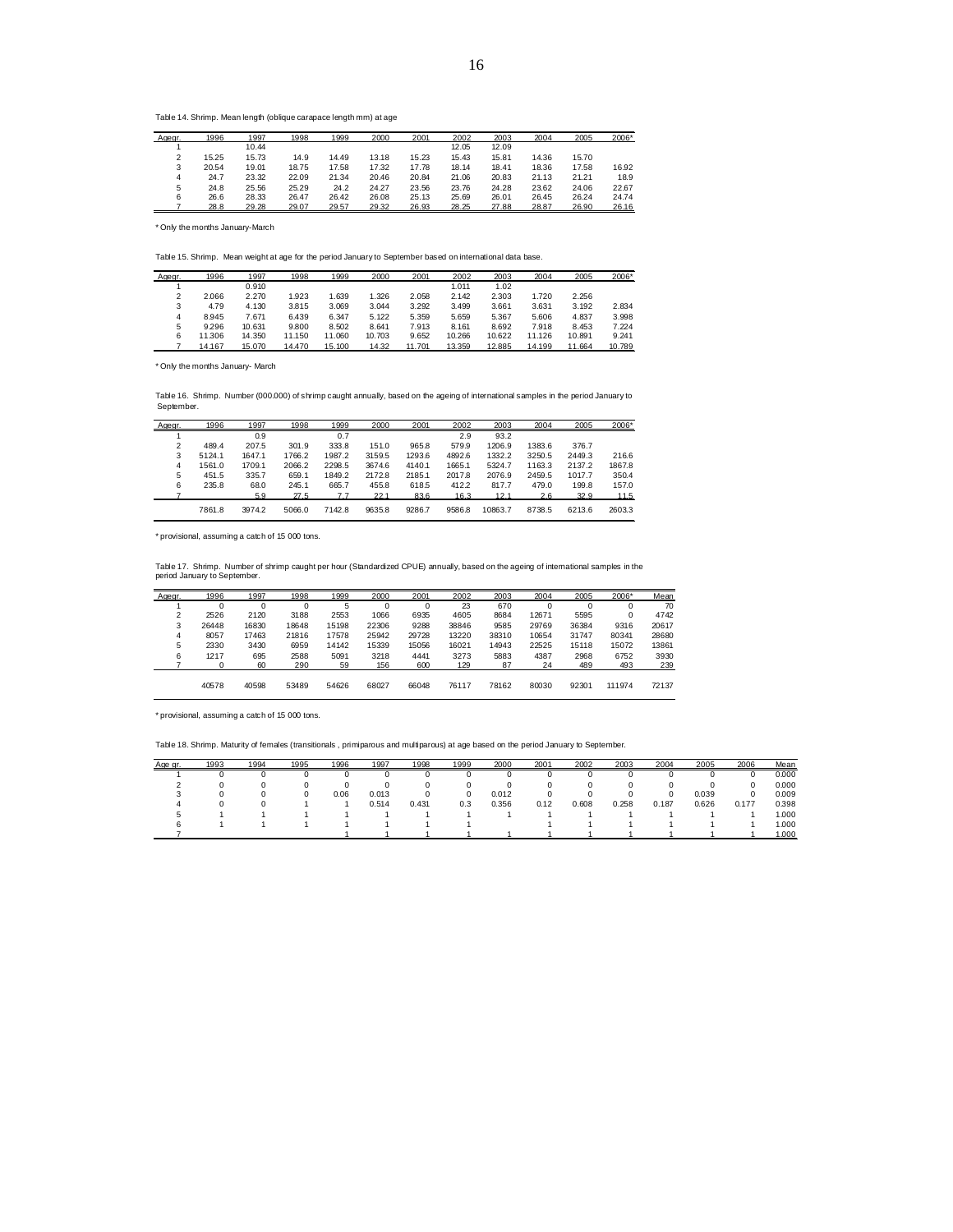

Fig.1. Shrimp in Div. 3M: catch.



Fig.2. Coefficient of variation around the annual mean CPUE. The numbers indicate the years.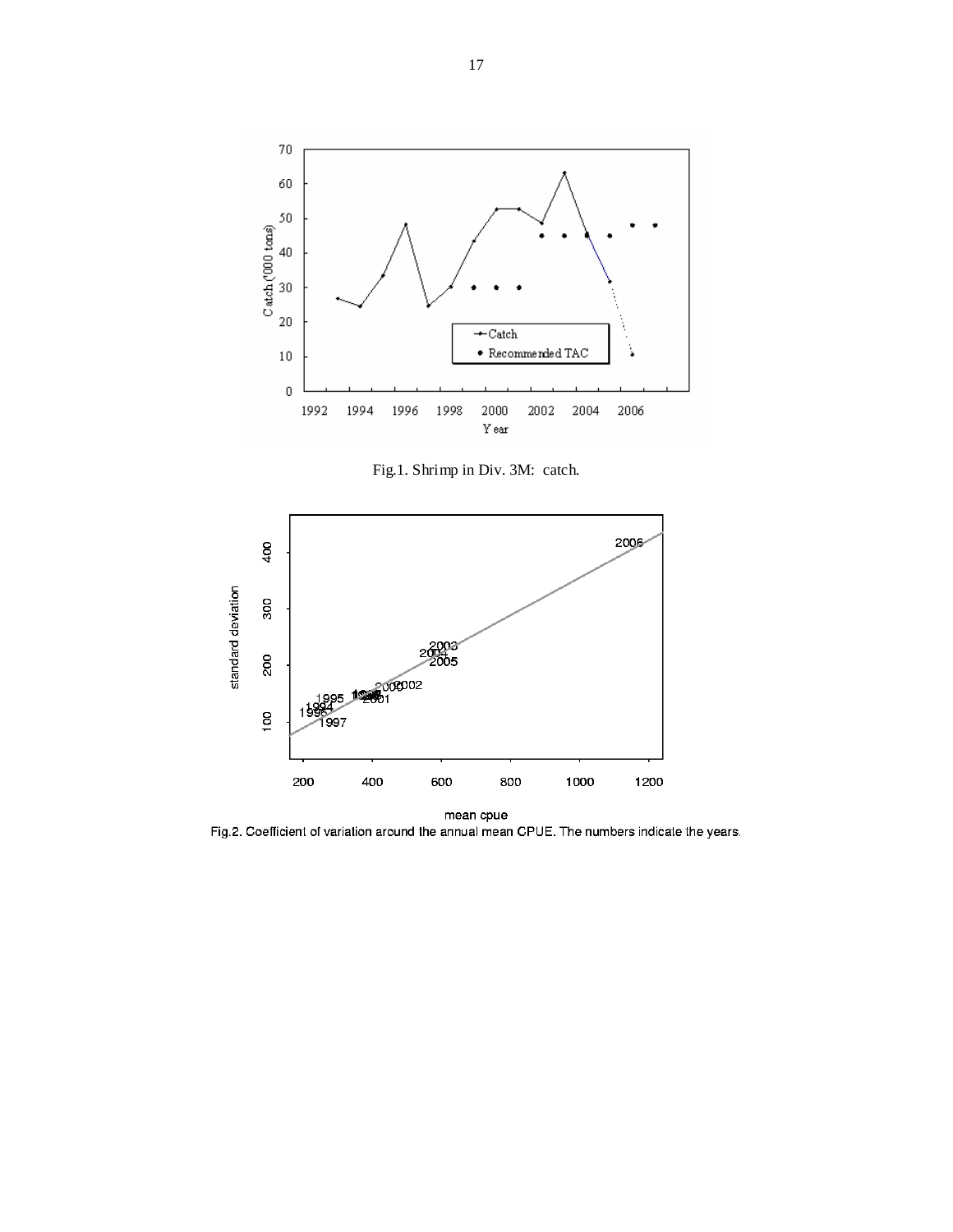



1500

500

 $\circ$ 

 $\overline{0}$ 

 $\frac{1}{2}$  $\frac{1}{2}$  $-2$  $\pmb{0}$  $\overline{a}$ Quantiles of Standard Normal

Fig.3. Plots of the generalized linear model of CPUE predicted by year, vessel, month and gear.



Fig. 4. The modelled CPUE index with approximate 95% confidence limits.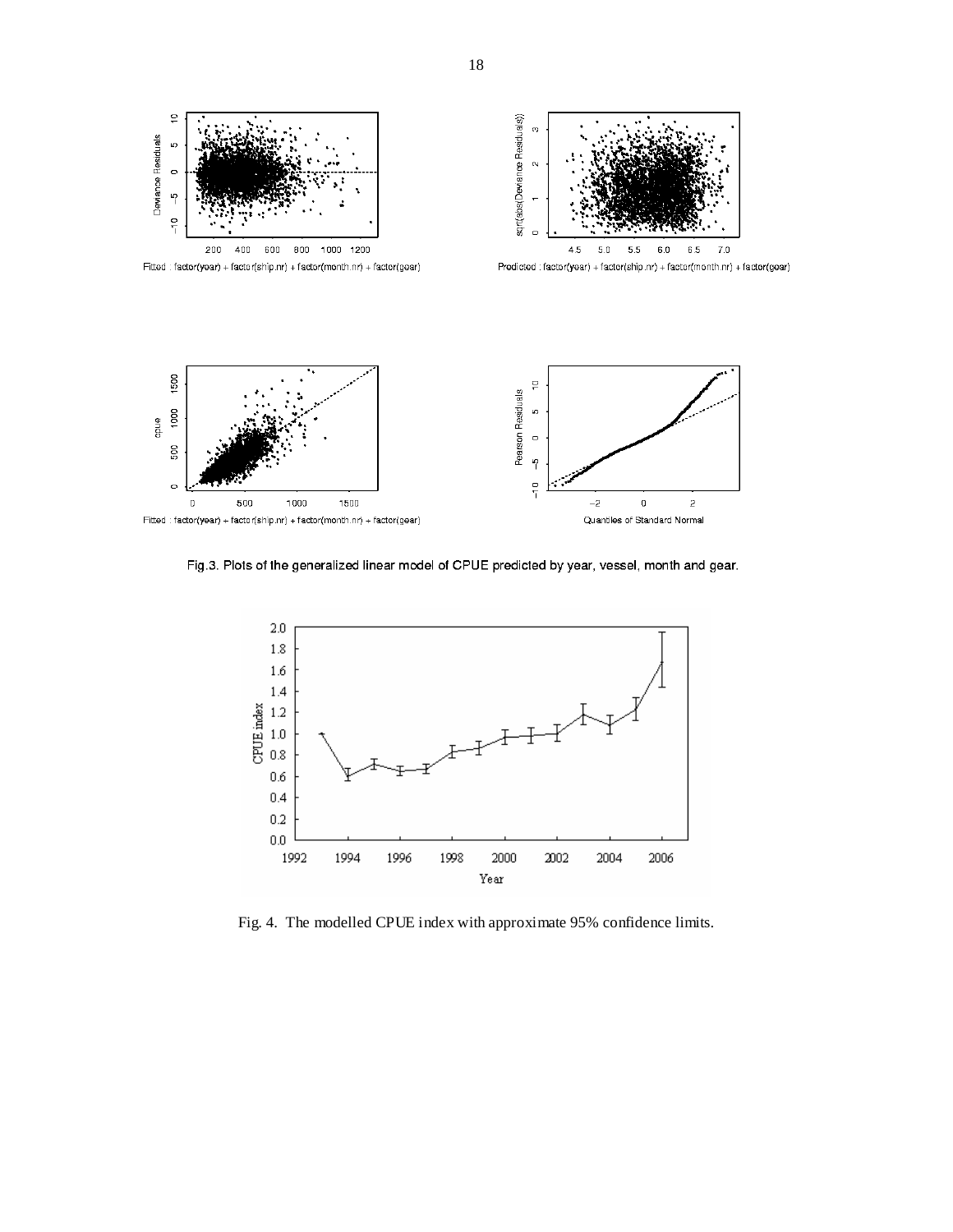

Fig. 5. Shrimp in Div. 3M: exploitation rates as derived by catch divided by the EU survey biomass index of the same year.



Fig. 6. Shrimp in Div. 3M: the index of the number of age 2 in the commercial fishery is shown along with the abundance indices at age 2 from the EU survey and from the juvenile bag. Each series was standardized to its mean.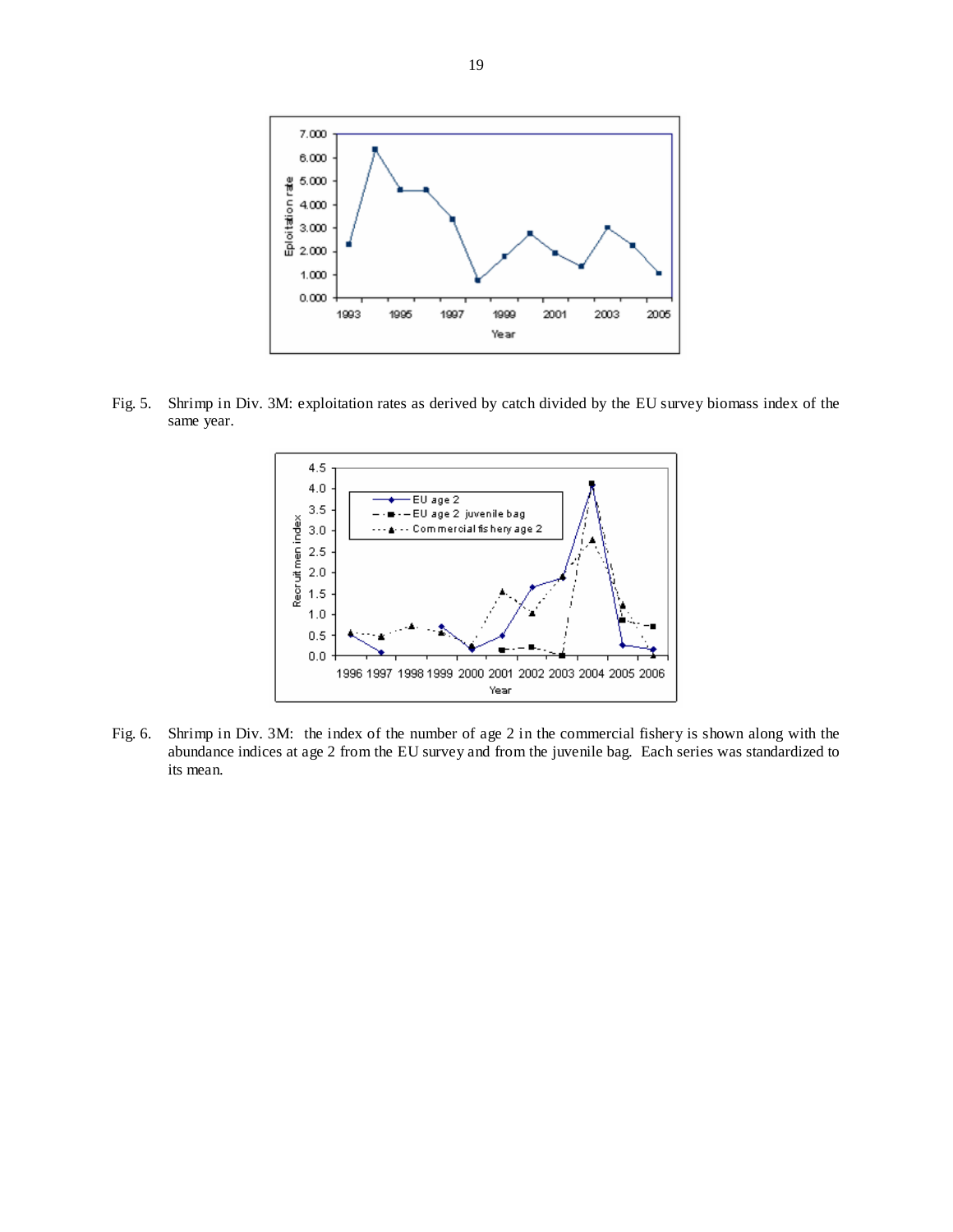

Fig. 7. Shrimp in Div. 3M: no./hour of 2 year olds in the commercial fishery and standardized kg/hour of 3 years and older lagged by 2 years.



Fig. 8. Shrimp in Div. 3M: no./hour of 2 year olds in the commercial fishery and standardized kg/hour of 3 years and older lagged by 3 years.